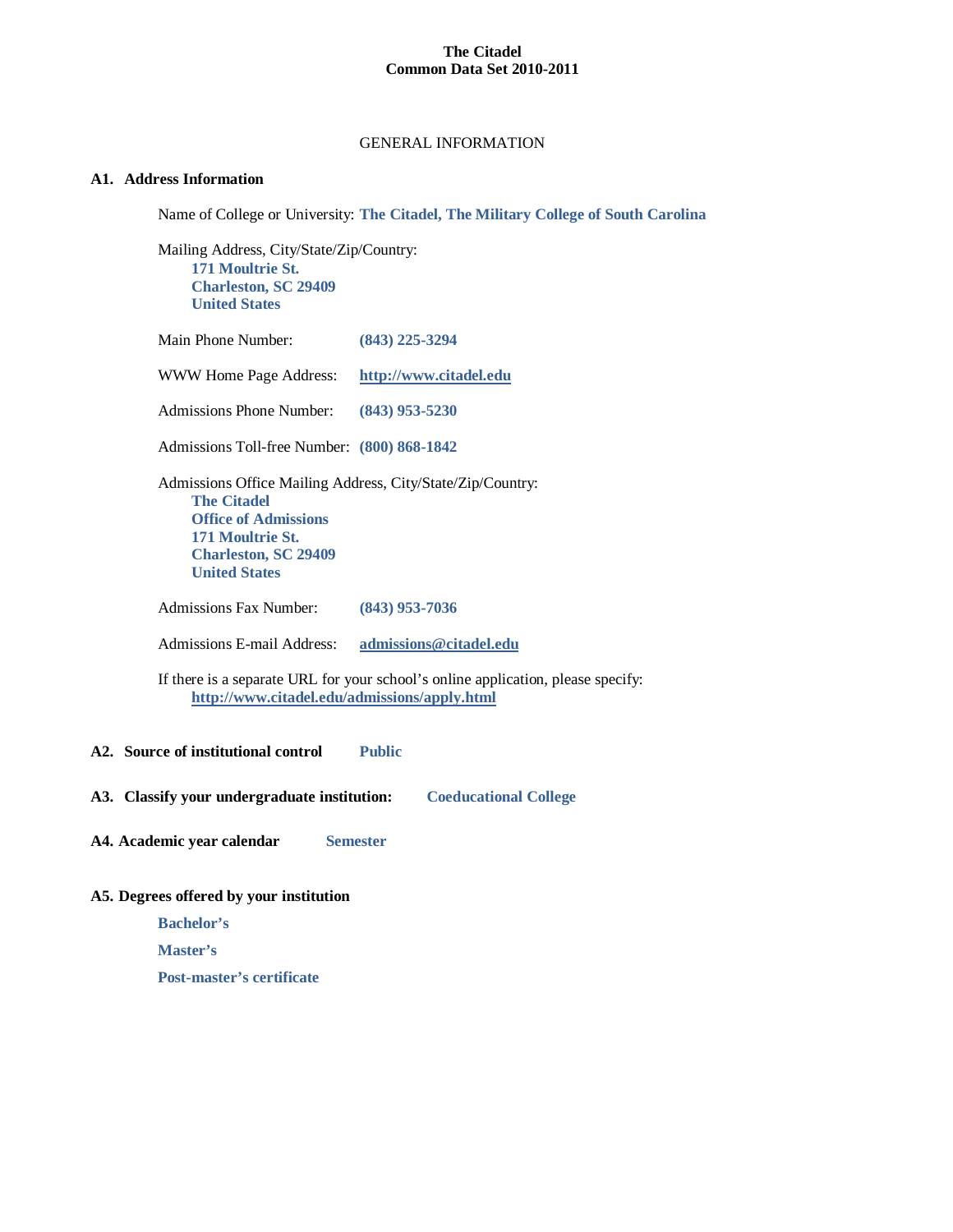# **B. ENROLLMENT AND PERSISTENCE**

**B1. Institutional Enrollment—Men and Women** Provide numbers of students for each of the following categories as of the institution's official fall reporting date or as of October 15, 2010. Note: Report students formerly designated as "first professional" in the graduate cells.

|                                                        |      | <b>FULL-TIME</b><br><b>PART-TIME</b> |     |       |
|--------------------------------------------------------|------|--------------------------------------|-----|-------|
|                                                        | Men  | Women                                | Men | Women |
| <b>Undergraduates</b>                                  |      |                                      |     |       |
| Degree-seeking, first-time<br>freshmen                 | 579  | 47                                   |     |       |
| Other first-year, degree-<br>seeking                   | 60   | $\overline{2}$                       | 6   | 1     |
| All other degree-seeking                               | 1509 | 102                                  | 69  | 9     |
| Total degree-seeking                                   | 2148 | 151                                  | 75  | 10    |
| All other undergraduates<br>enrolled in credit courses |      |                                      | 19  | 52    |
| Total undergraduates                                   | 2148 | 151                                  | 94  | 62    |
| <b>Graduate</b>                                        |      |                                      |     |       |
| Degree-seeking, first-time                             | 27   | 30                                   | 54  | 74    |
| All other degree-seeking                               | 51   | 87                                   | 203 | 276   |
| All other graduates enrolled<br>in credit courses      | 1    | $\overline{\mathbf{3}}$              | 52  | 89    |
| Total graduate                                         | 79   | 120                                  | 309 | 439   |

Total all undergraduates: **2455**

Total all graduate: **947**

GRAND TOTAL ALL STUDENTS: **3402**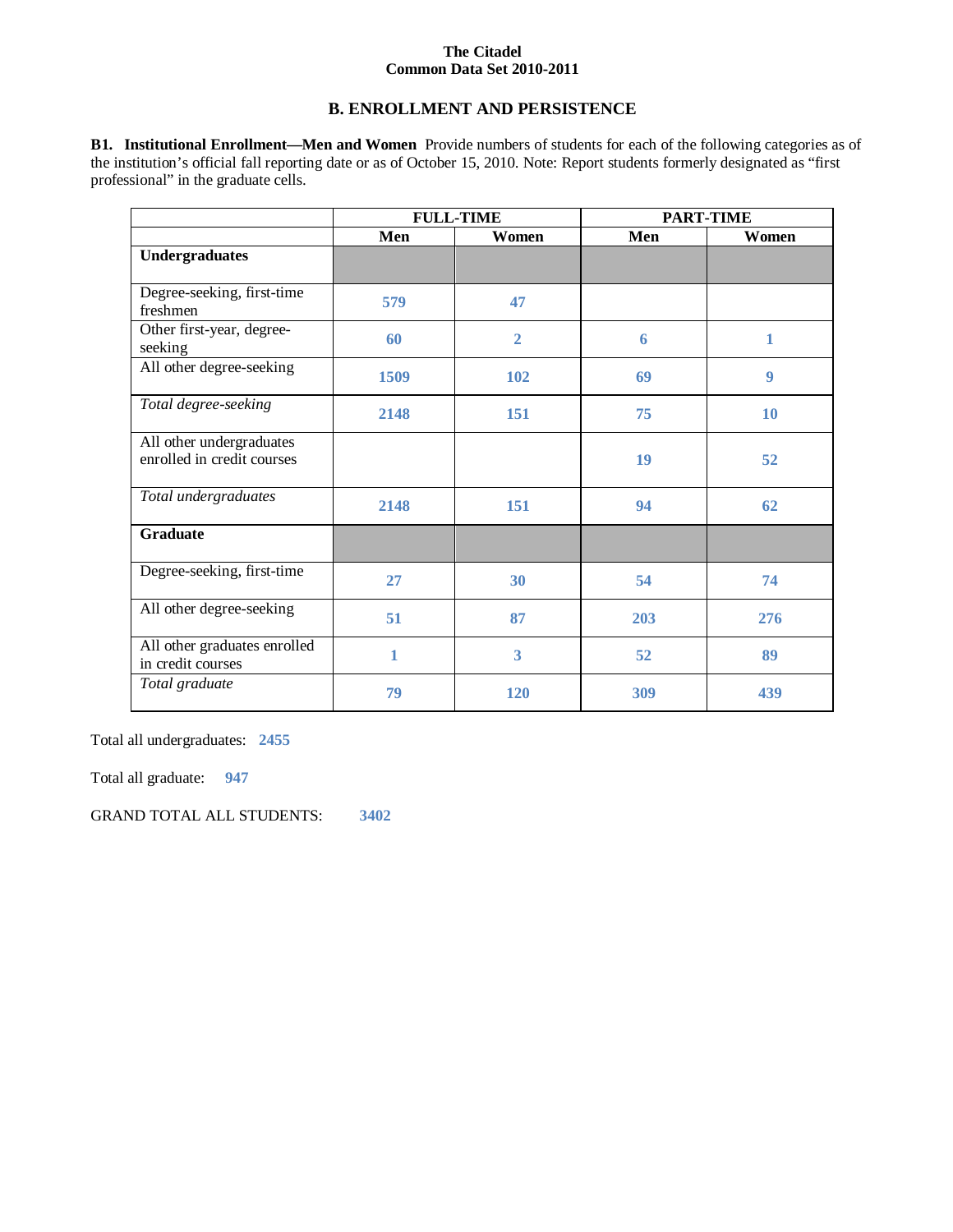**B2. Enrollment by Racial/Ethnic Category.** Provide numbers of undergraduate students for each of the following categories as of the institution's official fall reporting date or as of October 15, 2010. Include international students only in the category "Nonresident aliens." Complete the "Total Undergraduates" column only if you cannot provide data for the first two columns. Report as your institution reports to IPEDS: persons who are Hispanic/Latino should be reported only on the Hispanic/Latino line, not under any race, and persons who are non-Hispanic/Latino multi-racial should be reported only under "Two or more races."

|                                                                   | Degree-seeking<br><b>First-time First year</b> | Degree-seeking<br><b>Undergraduates</b><br>(include first-time<br>first-year) |
|-------------------------------------------------------------------|------------------------------------------------|-------------------------------------------------------------------------------|
| Nonresident aliens                                                | 6                                              | 22                                                                            |
| Hispanic/Latino                                                   | 28                                             | 88                                                                            |
| Black or African American, non-<br>Hispanic/Latino                | 74                                             | 124                                                                           |
| White, non-Hispanic/Latino                                        | 482                                            | 1437                                                                          |
| American Indian or Alaska Native, non-<br>Hispanic/Latino         | 9                                              | 7                                                                             |
| Asian, non-Hispanic/Latino                                        | 24                                             | 36                                                                            |
| Native Hawaiian or other Pacific<br>Islander, non-Hispanic/Latino |                                                |                                                                               |
| Two or more races, non-Hispanic/Latino                            | 2                                              | 43                                                                            |
| Race and/or ethnicity unknown                                     |                                                |                                                                               |
| Total                                                             | 626                                            | 1758                                                                          |

# **Persistence**

### **B3. Number of degrees awarded by your institution from July 1, 2009, to June 30, 2010.**

| Bachelor's degrees         | 456 |
|----------------------------|-----|
| Master's degrees           | 260 |
| Post-master's certificates | 13  |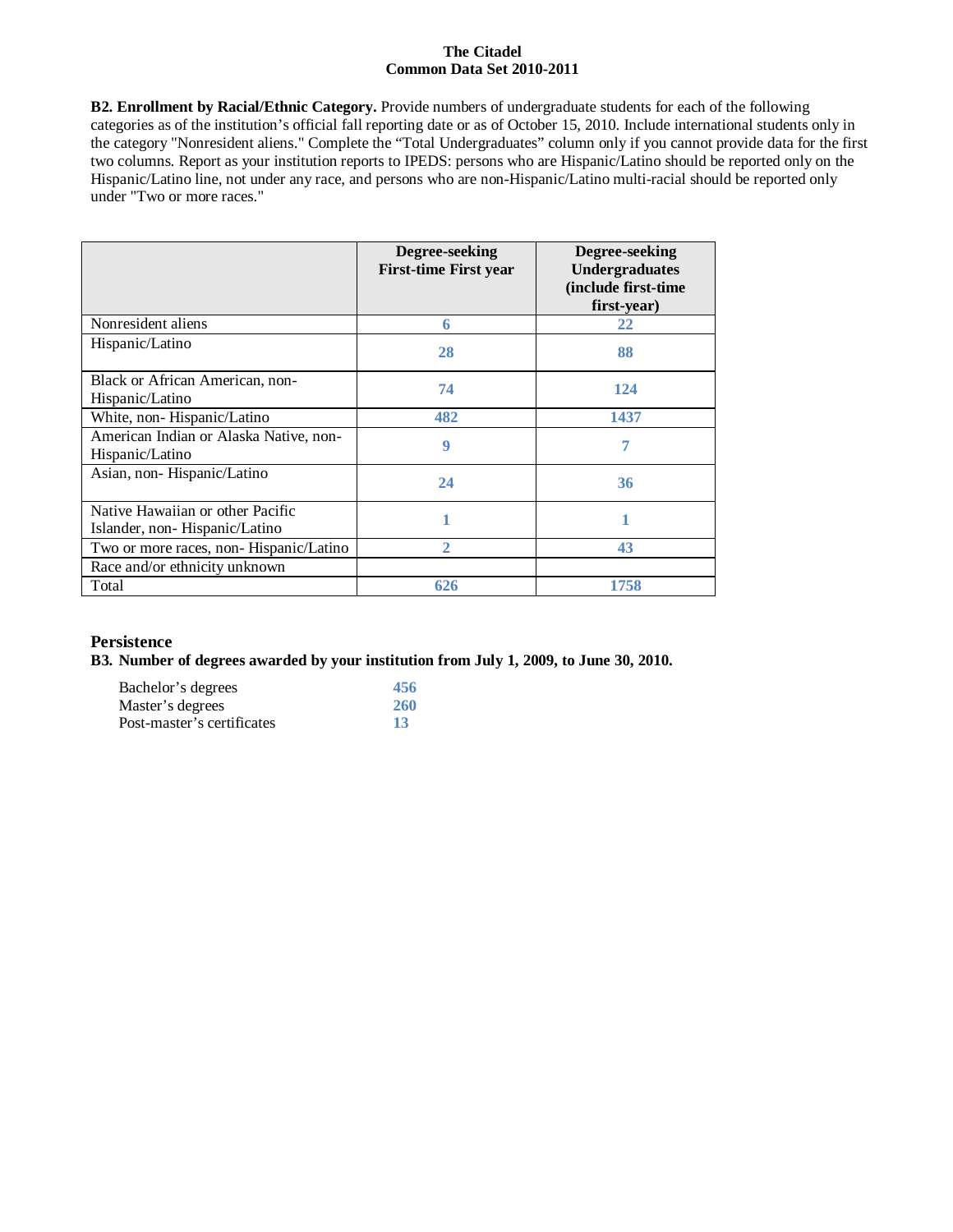# **Graduation Rates**

The items in this section correspond to data elements collected by the IPEDS Web-based Data Collection System's Graduation Rate Survey (GRS). For complete instructions and definitions of data elements, see the IPEDS GRS instructions and glossary on the 2010 Web-based survey.

# **For Bachelor's or Equivalent Programs**

Please provide data for the Fall 2004 cohort if available. If Fall 2004 cohort data are not available, provide data for the Fall 2003 cohort.

| Fall 2003 Cohort                                                   | Fall 2004 Cohort                                                   |
|--------------------------------------------------------------------|--------------------------------------------------------------------|
| Report for the cohort of full-time first-time bachelor's (or       | Report for the cohort of full-time first-time bachelor's (or       |
| equivalent) degree-seeking undergraduate students who              | equivalent) degree-seeking undergraduate students who              |
| entered in Fall 2003. Include in the cohort those who              | entered in Fall 2004. Include in the cohort those who              |
| entered your institution during the summer term                    | entered your institution during the summer term                    |
| preceding Fall 2003.                                               | preceding Fall 2004.                                               |
| <b>B4.</b> Initial 2003 cohort of first-time, full-time bachelor's | <b>B4.</b> Initial 2004 cohort of first-time, full-time bachelor's |
| (or equivalent) degree-seeking undergraduate students;             | (or equivalent) degree-seeking undergraduate students;             |
| total all students: 553                                            | total all students: 569                                            |
| <b>B5.</b> Of the initial 2003 cohort, how many did not persist    | <b>B5.</b> Of the initial 2004 cohort, how many did not persist    |
| and did not graduate for the following reasons: death,             | and did not graduate for the following reasons: death,             |
| permanent disability, or service in the armed forces,              | permanent disability, or service in the armed forces,              |
| foreign aid service of the federal government, or official         | foreign aid service of the federal government, or official         |
| church missions; total allowable exclusions: 1                     | church missions; total allowable exclusions: 5                     |
| <b>B6.</b> Final 2003 cohort, after adjusting for allowable        | <b>B6.</b> Final 2004 cohort, after adjusting for allowable        |
| exclusions: 552                                                    | exclusions: 564                                                    |
| (Subtract question B5 from question B4)                            | (Subtract question B5 from question B4)                            |
| <b>B7.</b> Of the initial 2003 cohort, how many completed the      | B7. Of the initial 2004 cohort, how many completed the             |
| program in four years or less (by August 31, 2007): 370            | program in four years or less (by August 31, 2008): 357            |
| <b>B8</b> . Of the initial 2003 cohort, how many completed the     | <b>B8</b> . Of the initial 2004 cohort, how many completed the     |
| program in more than four years but in five years or less          | program in more than four years but in five years or less          |
| (after August 31, 2007 and by August 31, 2008): 37                 | (after August 31, 2008 and by August 31, 2009): 32                 |
| <b>B9.</b> Of the initial 2003 cohort, how many completed the      | B9. Of the initial 2004 cohort, how many completed the             |
| program in more than five years but in six years or less           | program in more than five years but in six years or less           |
| (after August 31, 2008 and by August 31, 2009): 10                 | (after August 31, 2009 and by August 31, 2010): 16                 |
| <b>B10.</b> Total graduating within six years (sum of questions    | <b>B10.</b> Total graduating within six years (sum of questions    |
| B7, B8, and B9): 417                                               | B7, B8, and B9): 405                                               |
| <b>B11.</b> Six-year graduation rate for 2003 cohort (question     | <b>B11.</b> Six-year graduation rate for 2004 cohort (question     |
| B10 divided by question B6): 76%                                   | B10 divided by question B6): 72%                                   |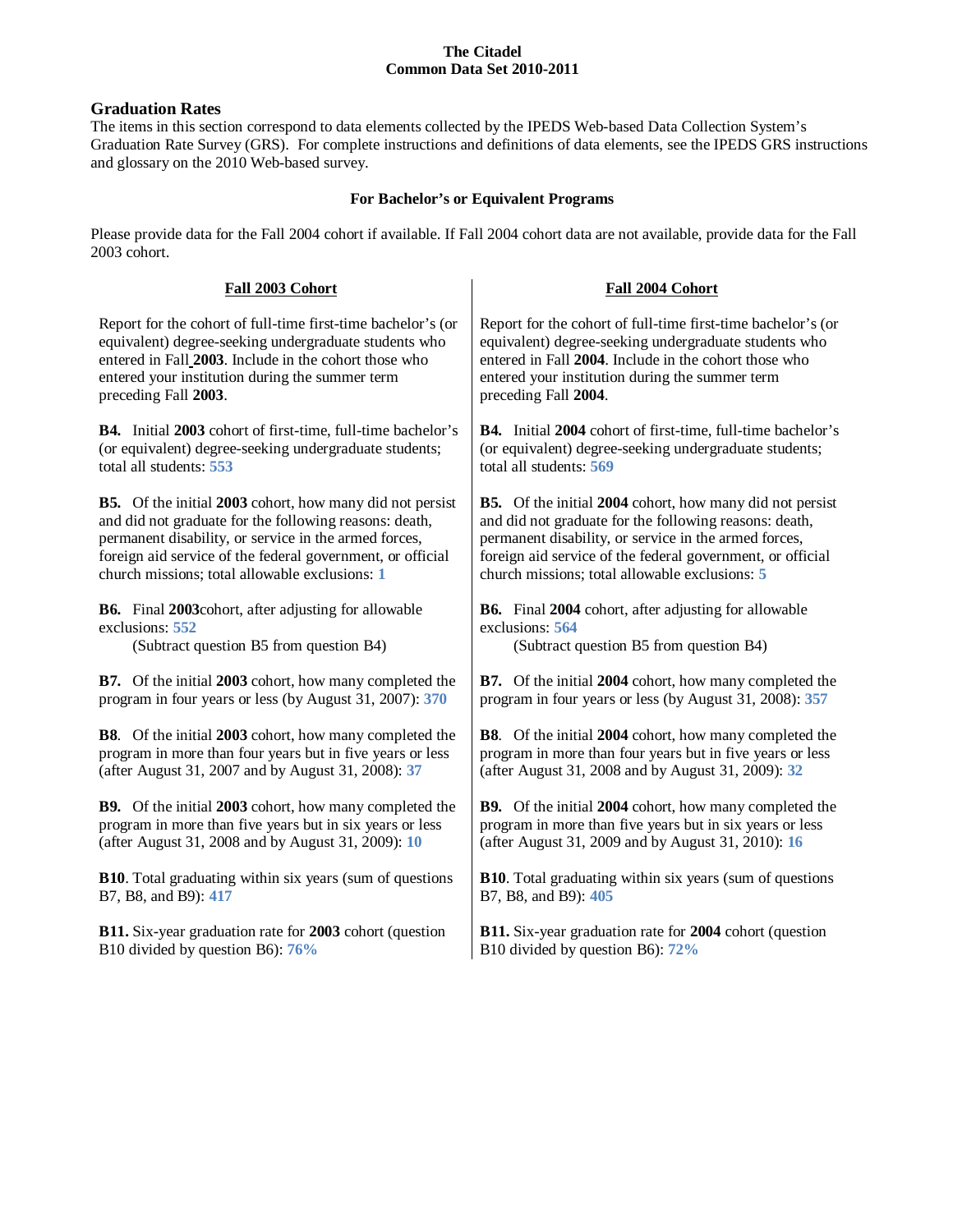### **Retention Rates**

Report for the cohort of all full-time, first-time bachelor's (or equivalent) degree-seeking undergraduate students who entered in Fall 2009 (or the preceding summer term). The initial cohort may be adjusted for students who departed for the following reasons: death, permanent disability, or service in the armed forces, foreign aid service of the federal government or official church missions. No other adjustments to the initial cohort should be made.

**B22.** For the cohort of all full-time bachelor's (or equivalent) degree-seeking undergraduate students who entered your institution as freshmen in Fall 2009 (or the preceding summer term), what percentage was enrolled at your institution as of the date your institution calculates its official enrollment in Fall 2010? **80%**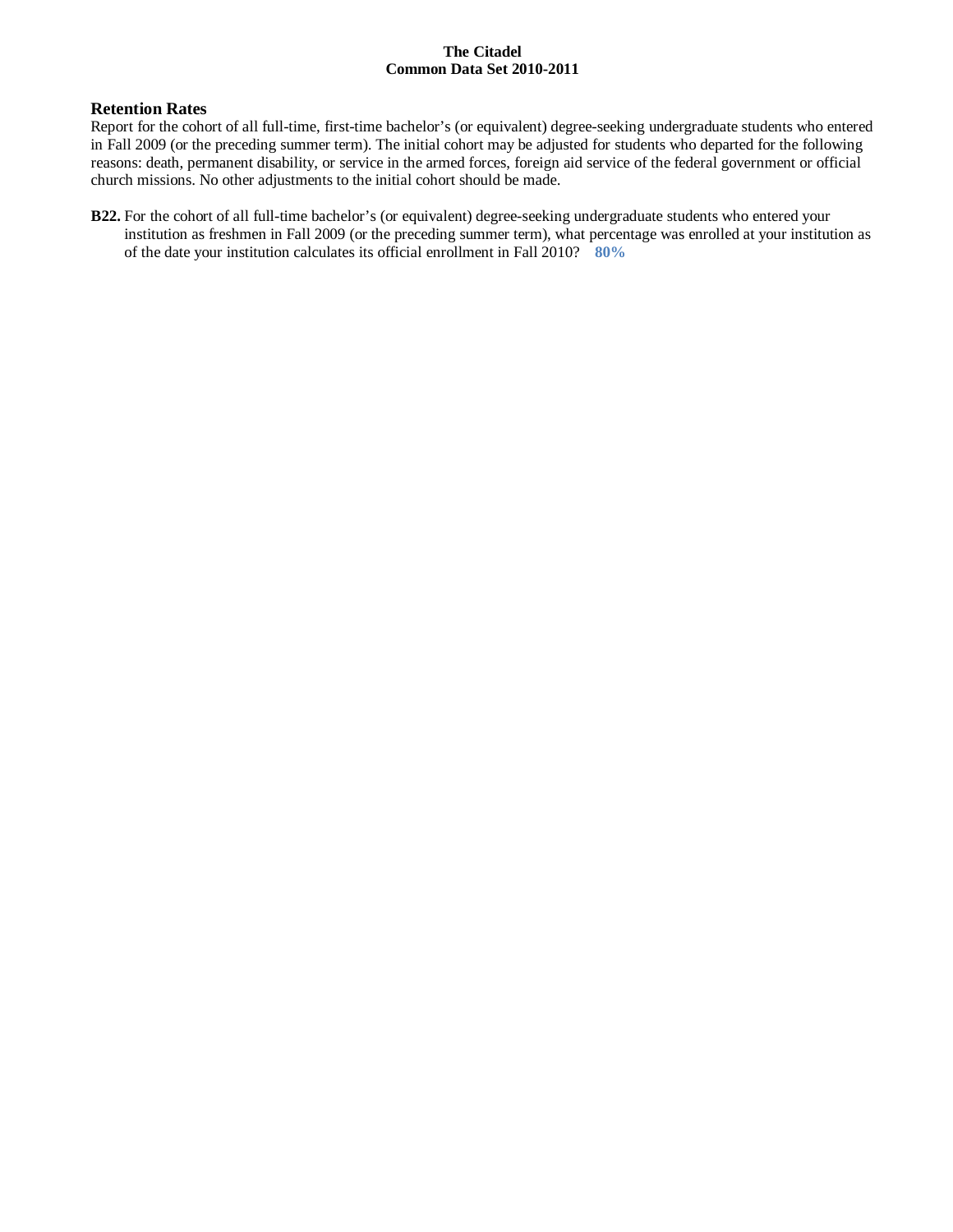# **C. FIRST-TIME, FIRST-YEAR (FRESHMAN) ADMISSION**

### **Applications**

**C1. First-time, first-year (freshman) students:** Provide the number of degree-seeking, first-time, first-year students who applied, were admitted, and enrolled (full- or part-time) in Fall 2010. Include early decision, early action, and students who began studies during summer in this cohort. Applicants should include only those students who fulfilled the requirements for consideration for admission (i.e., who completed actionable applications) and who have been notified of one of the following actions: admission, non-admission, placement on waiting list, or application withdrawn (by applicant or institution). Admitted applicants should include wait-listed students who were subsequently offered admission.

| Total first-time, first-year (freshman) men who applied                  | 2170 |
|--------------------------------------------------------------------------|------|
| Total first-time, first-year (freshman) women who applied                | 256  |
| Total first-time, first-year (freshman) men who were admitted            | 1698 |
| Total first-time, first-year (freshman) women who were admitted          | 195  |
| Total full-time, first-time, first-year (freshman) men who enrolled      | 579  |
| Total part-time, first-time, first-year (freshman) men who enrolled      | - 0  |
| Total full-time, first-time, first-year (freshman) women who enrolled 47 |      |

Total part-time, first-time, first-year (freshman) women who enrolled **0**

**C2. Freshman wait-listed students (students who met admission requirements but whose final admission was contingent on space availability)**

Do you have a policy of placing students on a waiting list? **No**

# **Admission Requirements**

**C3. High school completion requirement** Check the appropriate box to identify your high school completion requirement for degree-seeking entering students:

**High school diploma is required and GED is accepted**

### **C4. Does your institution require or recommend a general college-preparatory program for degree-seeking students?**

**Require**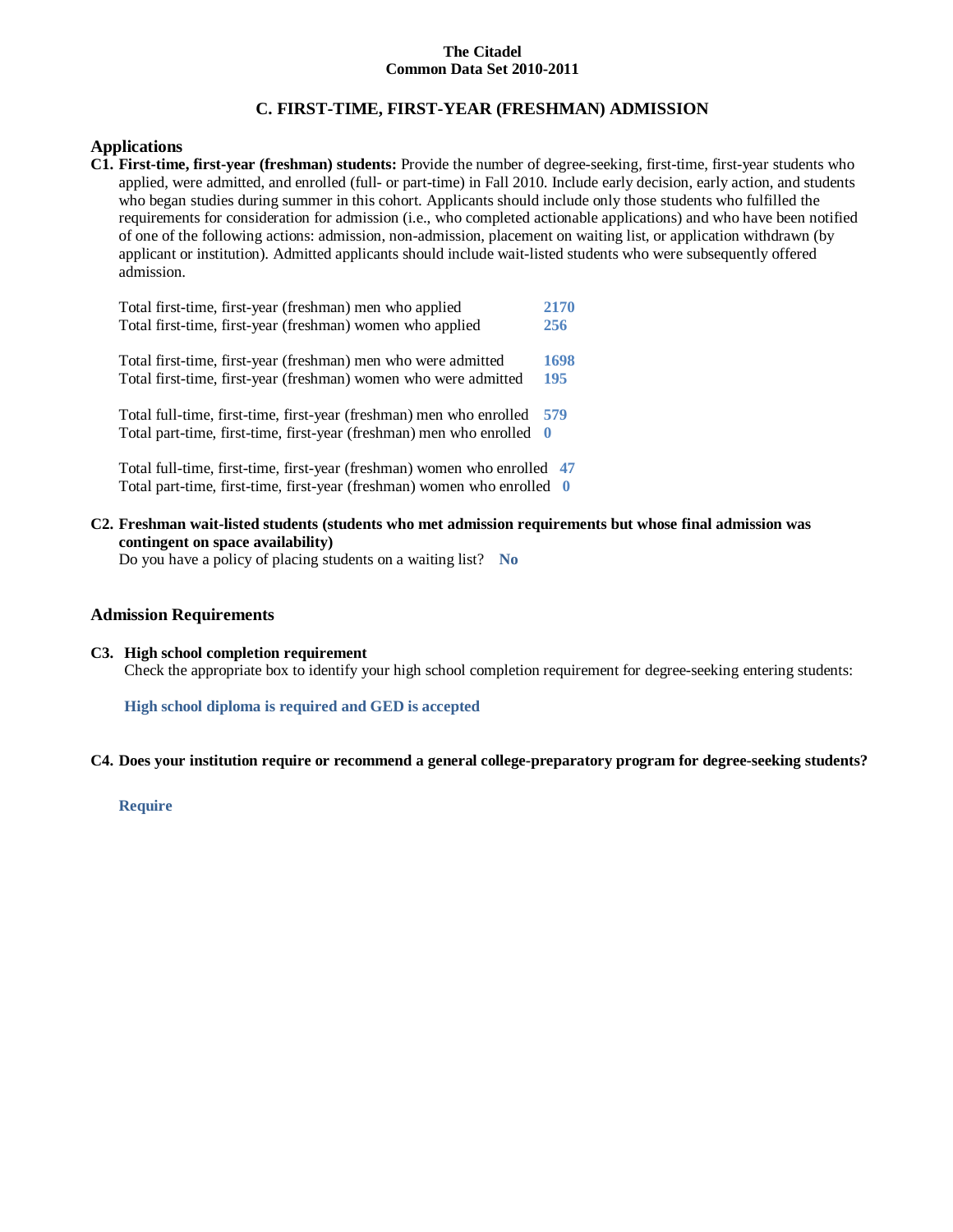**C5. Distribution of high school units required and/or recommended.** Specify the distribution of academic high school course units required and/or recommended of all or most degree-seeking students using Carnegie units (one unit equals one year of study or its equivalent). If you use a different system for calculating units, please convert.

|                                  | <b>Units Required</b> | <b>Units Recommended</b> |
|----------------------------------|-----------------------|--------------------------|
| Total academic units             | 19                    |                          |
| English                          |                       |                          |
| Mathematics                      |                       |                          |
| Science                          |                       |                          |
| Of these, units that must be lab | 3                     |                          |
| Foreign language                 | 2                     |                          |
| Social science                   |                       |                          |
| History                          |                       |                          |
| Academic electives               |                       |                          |
| <b>Computer Science</b>          |                       |                          |
| Visual/Performing Arts           |                       |                          |
| Other (specify)                  |                       |                          |
| <b>PE</b> or ROTC                |                       |                          |

# **Basis for Selection**

**C6.** Do you have an open admission policy, under which virtually all secondary school graduates or students with GED equivalency diplomas are admitted without regard to academic record, test scores, or other qualifications? If so, check which applies: **No**

### **C7. Relative importance of each of the following academic and nonacademic factors in your first-time, first-year, degree-seeking (freshman) admission decisions.**

|                                  | <b>Very Important</b>   | Important               | <b>Considered</b>       | <b>Not Considered</b>   |
|----------------------------------|-------------------------|-------------------------|-------------------------|-------------------------|
|                                  |                         |                         |                         |                         |
| <b>Academic</b>                  |                         |                         |                         |                         |
| Rigor of secondary school record | $\overline{\mathbf{X}}$ |                         |                         |                         |
| Class rank                       |                         |                         | $\overline{\mathbf{X}}$ |                         |
| Academic GPA                     | $\mathbf X$             |                         |                         |                         |
| Standardized test scores         | X                       |                         |                         |                         |
| <b>Application Essay</b>         |                         |                         |                         | X                       |
| Recommendation                   |                         |                         | $\overline{\mathbf{X}}$ |                         |
| Nonacademic                      |                         |                         |                         |                         |
| Interview                        |                         |                         | $\overline{\mathbf{X}}$ |                         |
| Extracurricular activities       |                         | $\overline{\mathbf{X}}$ |                         |                         |
| Talent/ability                   |                         | $\overline{\mathbf{X}}$ |                         |                         |
| Character/personal qualities     |                         | $\overline{\mathbf{X}}$ |                         |                         |
| First generation                 |                         |                         | $\overline{\mathbf{X}}$ |                         |
| Alumni/ae relation               |                         |                         | X                       |                         |
| Geographical residence           |                         |                         | $\overline{\mathbf{X}}$ |                         |
| State residency                  |                         | $\overline{\mathbf{X}}$ |                         |                         |
| Religious affiliation/commitment |                         |                         |                         | X                       |
| Racial/ethnic status             |                         |                         |                         | $\overline{\mathbf{X}}$ |
| Volunteer work                   |                         |                         | $\mathbf X$             |                         |
| Work experience                  |                         |                         |                         | $\mathbf X$             |
| Level of applicant's interest    | X                       |                         |                         |                         |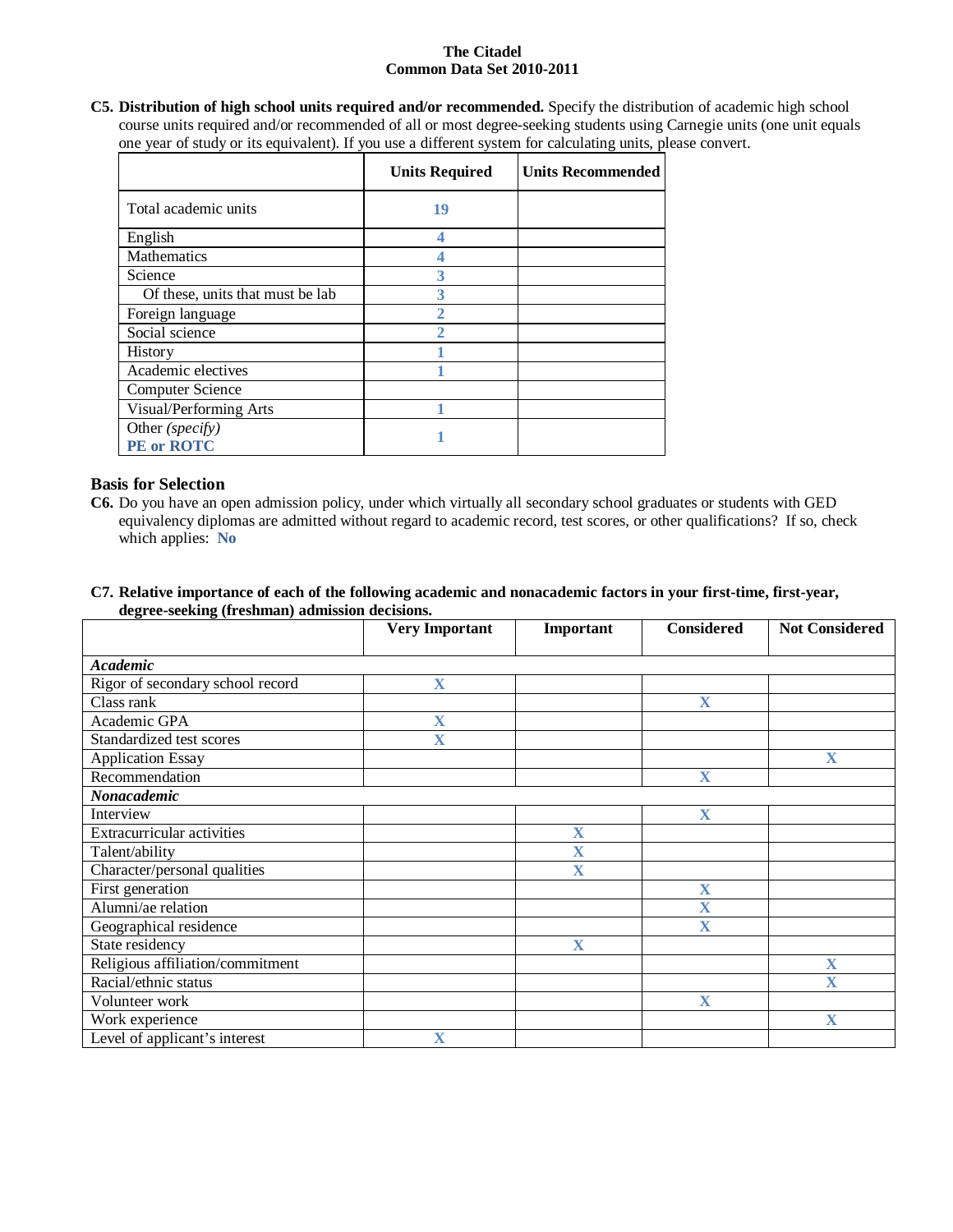# **SAT and ACT Policies**

# **C8. Entrance exams**

A. Does your institution make use of SAT, ACT, or SAT Subject Test scores in **admission** decisions for first-time, first-year, degree-seeking applicants? **Yes**

If yes, place check marks in the appropriate boxes below to reflect your institution's policies for use in admission for **Fall 2011.**

|                                  |                |           | <b>ADMISSION</b>   |                    |                 |
|----------------------------------|----------------|-----------|--------------------|--------------------|-----------------|
|                                  | <b>Require</b> | Recommend | <b>Require for</b> | <b>Consider If</b> | <b>Not Used</b> |
|                                  |                |           | <b>Some</b>        | <b>Submitted</b>   |                 |
| SAT or ACT                       | △              |           |                    |                    |                 |
| ACT only                         |                |           |                    |                    |                 |
| SAT only                         |                |           |                    |                    |                 |
| SAT and SAT Subject Tests or ACT |                |           |                    |                    |                 |
| <b>SAT Subject Tests</b>         |                |           |                    |                    |                 |

B. If your institution will make use of the ACT in admission decisions for first-time, first-year, degree-seeking applicants for fall 2011, please indicate which ONE of the following applies (regardless of whether the writing score will be used in the admissions process):

# **ACT with Writing component required**

C. Please indicate how your institution will use the SAT or ACT essay component; check all that apply.

|                                              | <b>SAT</b> essay | ACT essay |
|----------------------------------------------|------------------|-----------|
| For admission                                |                  |           |
| For placement                                |                  |           |
| For advising                                 |                  |           |
| In place of an application essay             |                  |           |
| As a validity check on the application essay |                  |           |
| No college policy as of now                  |                  |           |
| Not using essay component                    |                  |           |

- D. In addition, does your institution use applicants' test scores for academic advising? **Yes**
- E. Latest date by which SAT or ACT scores must be received for fall-term admission\_\_\_\_\_\_\_\_\_\_ Latest date by which SAT Subject Test scores must be received for fall-term admission\_\_\_\_\_\_\_\_\_\_\_\_\_\_\_\_\_\_\_\_\_\_\_\_\_
- F. If necessary, use this space to clarify your test policies (e.g., if tests are recommended for some students, or if tests are not required of some students): **Rolling Admissions: No Deadlines**
- G. Please indicate which tests your institution uses for **placement (e.g., state tests):** SAT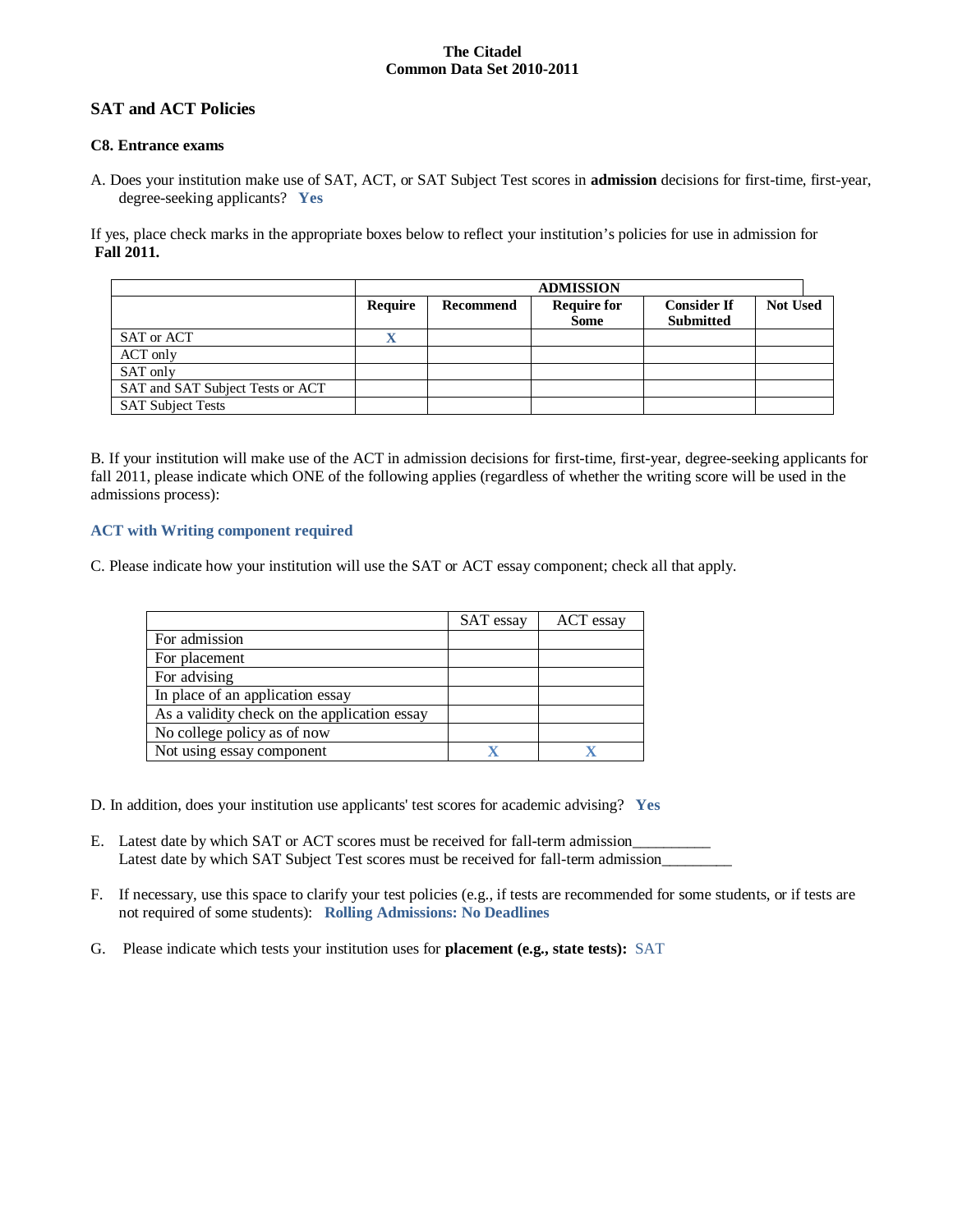# **Freshman Profile**

Provide percentages for **ALL enrolled, degree-seeking, full-time and part-time, first-time, first-year (freshman) students**  enrolled in Fall 2010, including students who began studies during summer, international students/nonresident aliens, and students admitted under special arrangements.

**C9. Percent and number of first-time, first-year (freshman) students enrolled in Fall 2010 who submitted national standardized (SAT/ACT) test scores.** Include information for **ALL enrolled, degree-seeking, first-time, first-year (freshman) students who submitted test scores**. Do not include partial test scores (e.g., mathematics scores but not critical reading for a category of students) or combine other standardized test results (such as TOEFL) in this item. Do not convert SAT scores to ACT scores and vice versa.

The 25th percentile is the score that 25 percent scored at or below; the 75th percentile score is the one that 25 percent scored at or above.

| Percent submitting SAT scores | 70% | Number submitting SAT scores | 437 |
|-------------------------------|-----|------------------------------|-----|
| Percent submitting ACT scores | 34% | Number submitting ACT scores | 210 |

|                             | 25th Percentile | <b>75th Percentile</b> |
|-----------------------------|-----------------|------------------------|
| <b>SAT Critical Reading</b> | 470             | 580                    |
| <b>SAT Math</b>             | 190             | 590                    |
| <b>ACT</b> Composite        | 20              |                        |

Percent of first-time, first-year (freshman) students with scores in each range:

|         | <b>SAT Critical Reading</b> | <b>SAT Math</b> |
|---------|-----------------------------|-----------------|
| 700-800 |                             |                 |
| 600-699 | 19                          | 21              |
| 500-599 | 43                          | 51              |
| 400-499 | 33                          | 24              |
| 300-399 |                             |                 |
| 200-299 |                             |                 |
|         | 100%                        | 100%            |

|           | ACT<br>Composite |
|-----------|------------------|
| $30 - 36$ |                  |
| 24-29     | 23               |
| 18-23     | 71               |
| $12 - 17$ | 5                |
| $6 - 11$  |                  |
| Below 6   |                  |
|           | 100%             |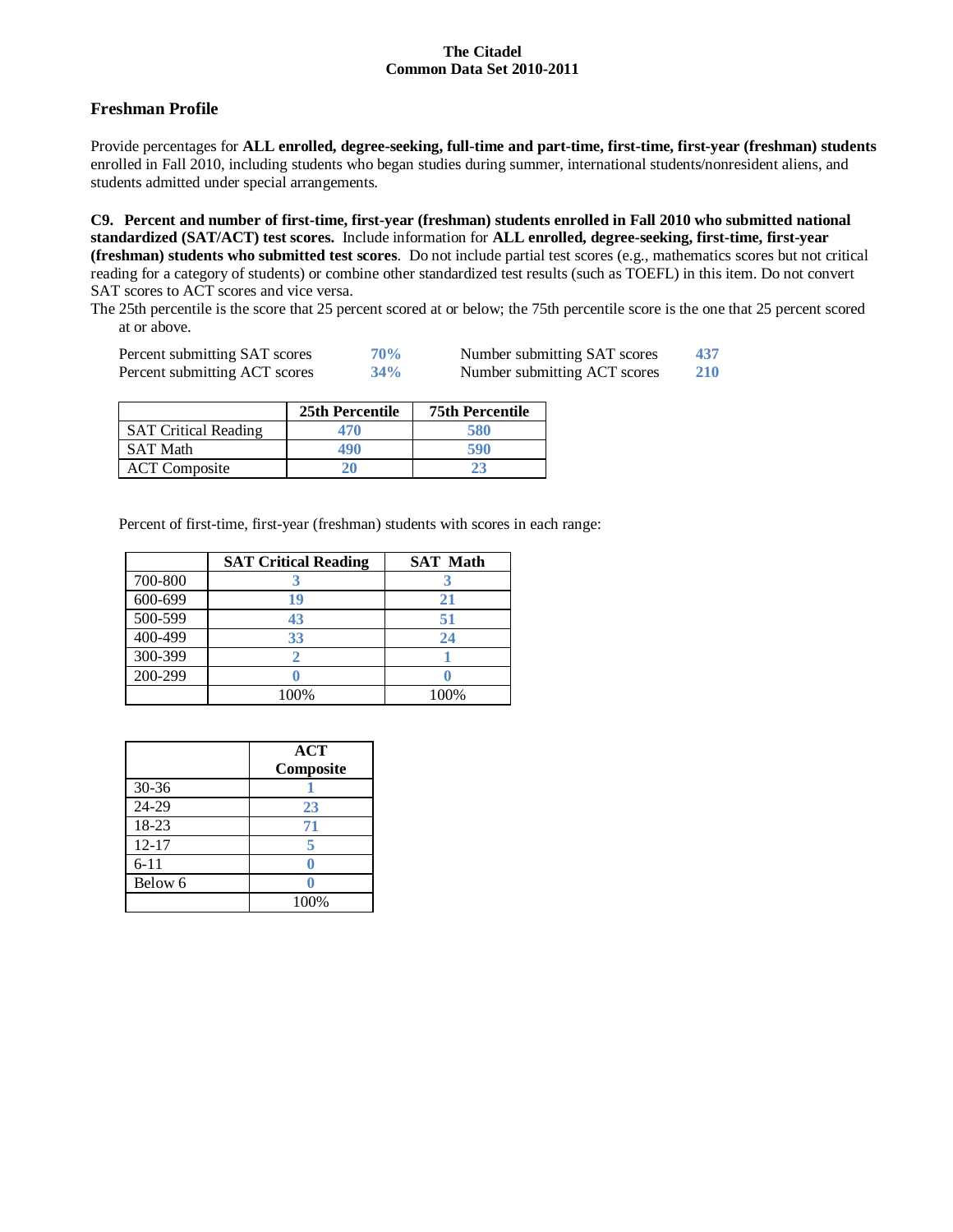### **C10. Percent of all degree-seeking, first-time, first-year (freshman) students who had high school class rank within each of the following ranges (report information for those students from whom you collected high school rank information).**

Percent in top tenth of high school graduating class  $11\%$ Percent in top quarter of high school graduating class  $35\%$  \_<br>Percent in top half of high school graduating class  $69\%$ Percent in top half of high school graduating class **69%** \_ Percent in bottom half of high school graduating class **69%** Percent in bottom half of high school graduating class Percent in bottom quarter of high school graduating class **6%** \_ Percent of total first-time, first-year (freshman) students who submitted high school class rank: **79%**  $\{$  Top half + bottom half = 100%.

# **C11. Percentage of all enrolled, degree-seeking, first-time, first-year (freshman) students who had high school gradepoint averages within each of the following ranges (using 4.0 scale). Report information only for those students from whom you collected high school GPA.**

| Percent who had GPA of 3.75 and higher    | 26%   |
|-------------------------------------------|-------|
| Percent who had GPA between 3.50 and 3.74 | 15%   |
| Percent who had GPA between 3.25 and 3.49 | 15%   |
| Percent who had GPA between 3.00 and 3.24 | 19%   |
| Percent who had GPA between 2.50 and 2.99 | 22%   |
| Percent who had GPA between 2.0 and 2.49  | 3%    |
| Percent who had GPA between 1.0 and 1.99  | $0\%$ |
| Percent who had GPA below 1.0             | $0\%$ |
|                                           | 100%  |

### **C12. Average high school GPA of all degree-seeking, first-time, first-year (freshman) students who submitted GPA:**

### **3.38**

Percent of total first-time, first-year (freshman) students who submitted high school GPA: **100%**

### **Admission Policies**

#### **C13. Application fee**

| Does your institution have an application fee?       | <b>Yes</b> |
|------------------------------------------------------|------------|
| Amount of application fee:                           | \$40       |
| Can it be waived for applicants with financial need? | Yes        |

### **If you have an application fee and an on-line application option, please indicate policy for students who apply on-line: Same fee**

#### **Can on-line application fee be waived for applicants with financial need? No**

### **C14. Application closing date**

Does your institution have an application closing date? **No**

### **C15. Are first-time, first-year students accepted for terms other than the fall? No**

#### **C16. Notification to applicants of admission decision sent**

On a rolling basis beginning (date): **July 15**

### **C17. Reply policy for admitted applicants**

Must reply by (date): **May 1**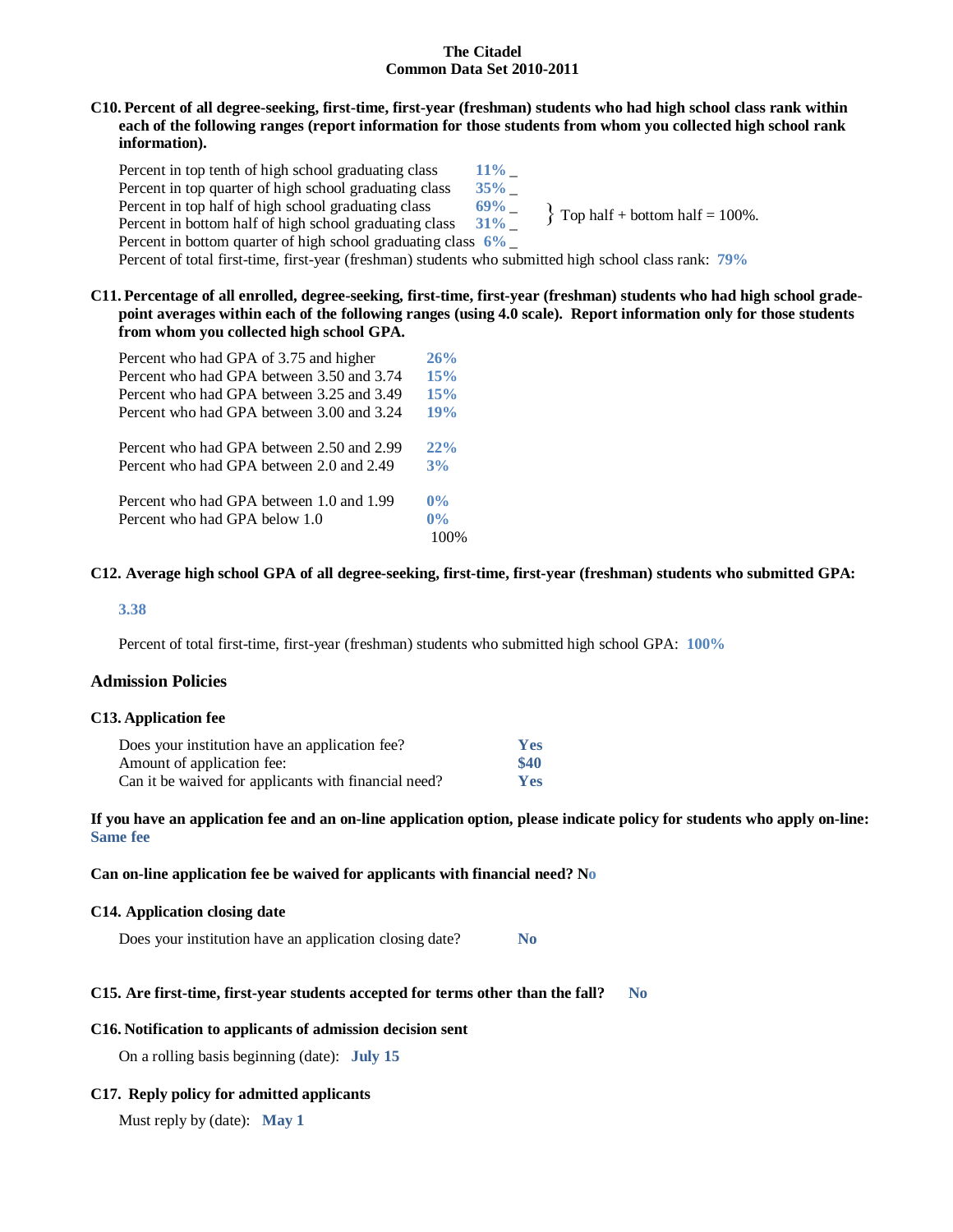- **C18. Deferred admission:** Does your institution allow students to postpone enrollment after admission? **No**
- **C19. Early admission of high school students:** Does your institution allow high school students to enroll as full-time, firsttime, first-year (freshman) students one year or more before high school graduation? **No**

#### **Early Decision and Early Action Plans**

- **C21. Early decision:** Does your institution offer an early decision plan (an admission plan that permits students to apply and be notified of an admission decision well in advance of the regular notification date and that asks students to commit to attending if accepted) for first-time, first-year (freshman) applicants for fall enrollment? **No**
- **C22. Early action:** Do you have a nonbinding early action plan whereby students are notified of an admission decision well in advance of the regular notification date but do not have to commit to attending your college? **No**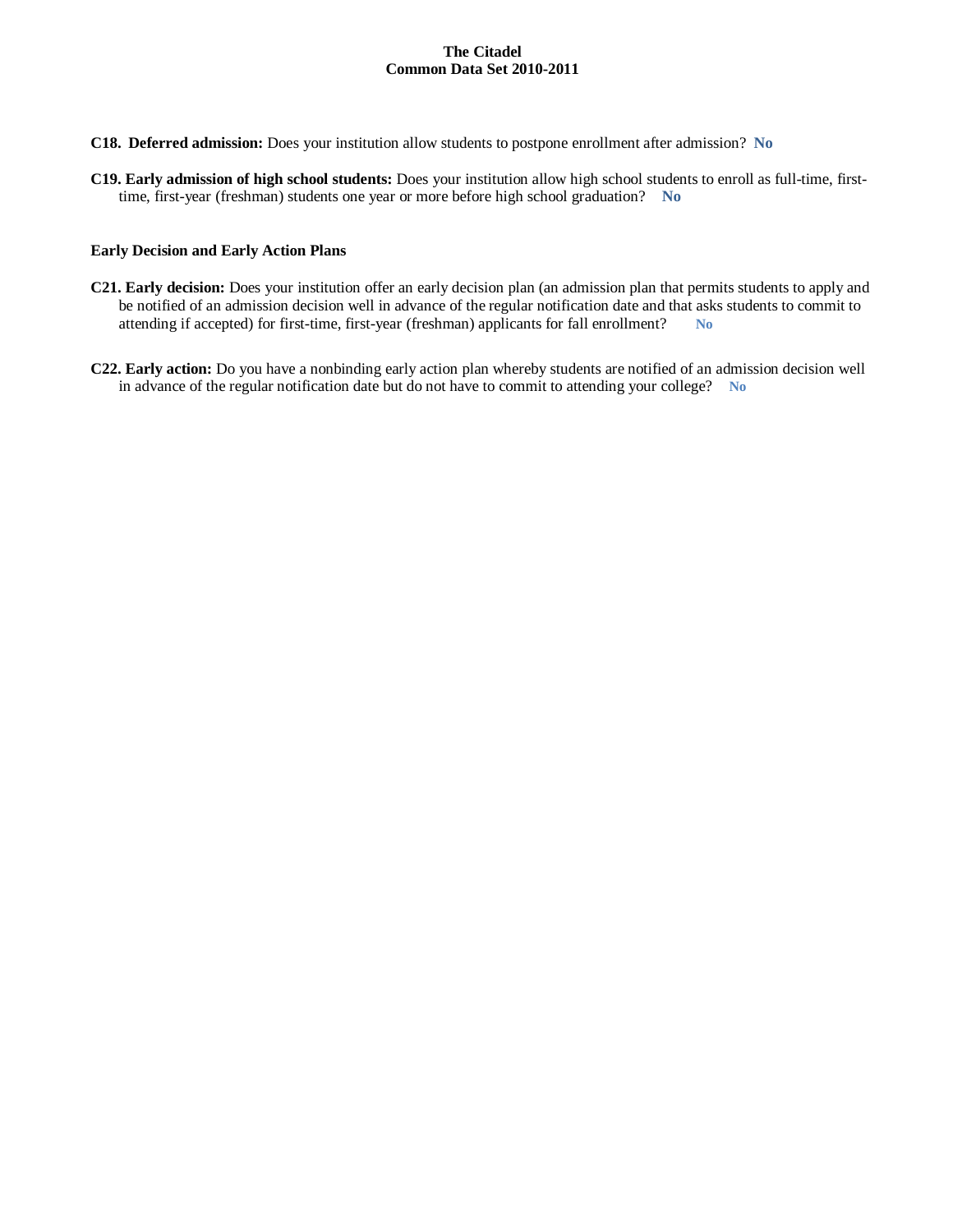# **D. TRANSFER ADMISSION**

# **Fall Applicants**

- **D1.** Does your institution enroll transfer students? **Yes** If yes, may transfer students earn advanced standing credit by transferring credits earned from course work completed at other colleges/universities? **Yes**
- **D2.** Provide the number of students who applied, were admitted, and enrolled as degree-seeking transfer students in Fall 2010.

|       | <b>Applicants</b> | <b>Admitted Applicants</b> | <b>Enrolled Applicants</b> |
|-------|-------------------|----------------------------|----------------------------|
| Men   |                   |                            |                            |
| Women |                   |                            |                            |
| Total | 266               | 134                        |                            |

### **Application for Admission**

- **D3.** Indicate terms for which transfers may enroll: **Fall**
- **D4.** Must a transfer applicant have a minimum number of credits completed or else must apply as an entering freshman? **Yes**

 $\_$  , and the set of the set of the set of the set of the set of the set of the set of the set of the set of the set of the set of the set of the set of the set of the set of the set of the set of the set of the set of th  $\_$  , and the set of the set of the set of the set of the set of the set of the set of the set of the set of the set of the set of the set of the set of the set of the set of the set of the set of the set of the set of th

If yes, what is the minimum number of credits and the unit of measure? **24 semester hours**

**D5.** Indicate all items required of transfer students to apply for admission:

|                                                         | <b>Required</b><br>of All | Recommended<br>of All | Recommended<br>of Some | <b>Required of</b><br><b>Some</b> | Not required |
|---------------------------------------------------------|---------------------------|-----------------------|------------------------|-----------------------------------|--------------|
| High school transcript                                  |                           |                       |                        |                                   |              |
| College transcript $(s)$                                |                           |                       |                        |                                   |              |
| Essay or personal statement                             |                           |                       |                        |                                   |              |
| Interview                                               |                           | v                     |                        |                                   |              |
| Standardized test scores                                |                           |                       |                        |                                   |              |
| Statement of good standing<br>from prior institution(s) |                           |                       |                        |                                   |              |

- **D6.** If a minimum high school grade point average is required of transfer applicants, specify (on a 4.0 scale): **2.0**
- **D7**. If a minimum college grade point average is required of transfer applicants, specify (on a 4.0 scale): **2.0**
- **D8**. List any other application requirements specific to transfer applicants: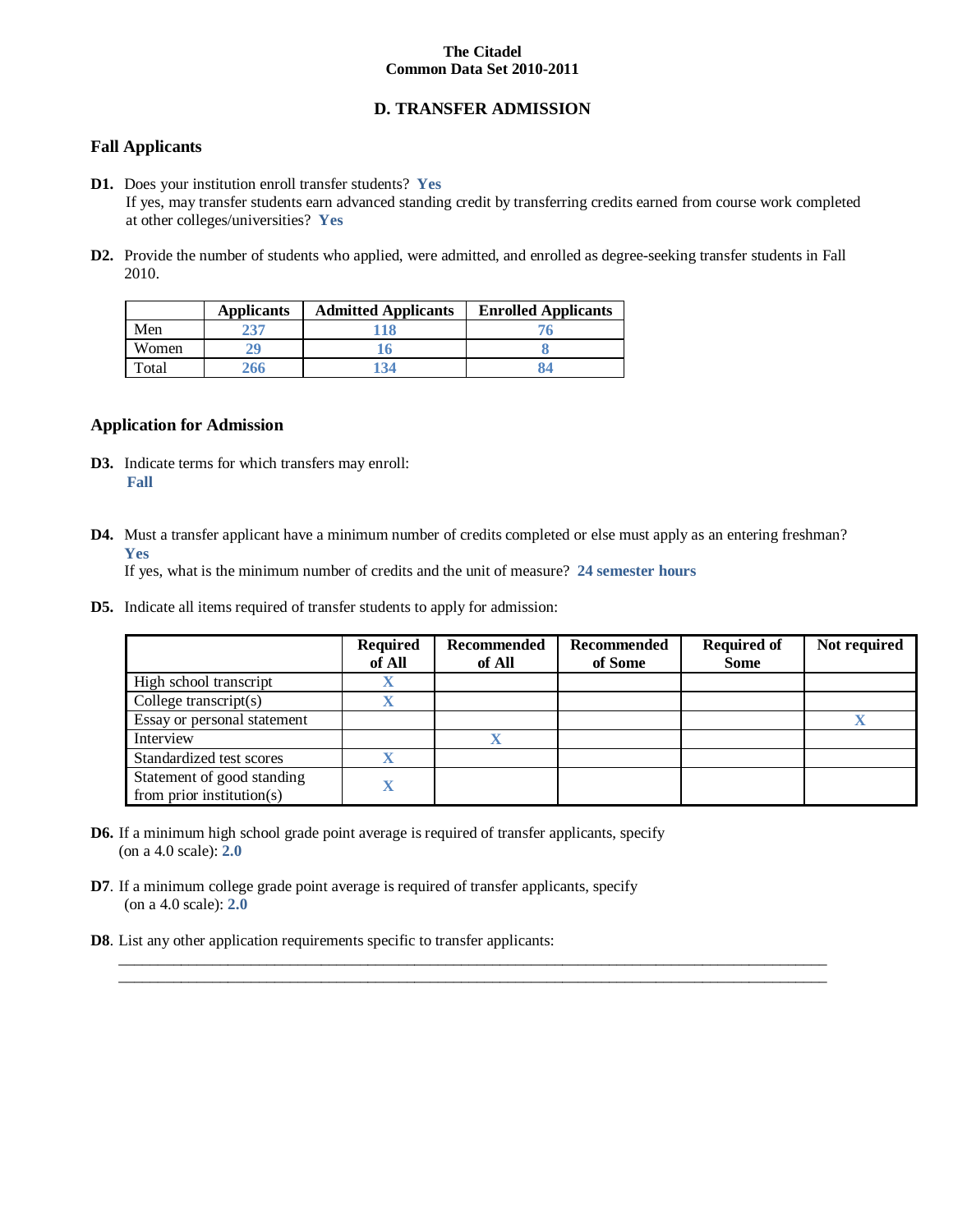**D9.** List application priority, closing, notification, and candidate reply dates for transfer students. If applications are reviewed on a continuous or rolling basis, place a check mark in the "Rolling admission" column.

\_\_\_\_\_\_\_\_\_\_\_\_\_\_\_\_\_\_\_\_\_\_\_\_\_\_\_\_\_\_\_\_\_\_\_\_\_\_\_\_\_\_\_\_\_\_\_\_\_\_\_\_\_\_\_\_\_\_\_\_\_\_\_\_\_\_\_\_\_\_\_\_\_\_\_\_\_\_\_\_\_\_\_\_\_\_\_\_\_ \_\_\_\_\_\_\_\_\_\_\_\_\_\_\_\_\_\_\_\_\_\_\_\_\_\_\_\_\_\_\_\_\_\_\_\_\_\_\_\_\_\_\_\_\_\_\_\_\_\_\_\_\_\_\_\_\_\_\_\_\_\_\_\_\_\_\_\_\_\_\_\_\_\_\_\_\_\_\_\_\_\_\_\_\_\_\_\_\_

|        | <b>Priority Date</b> | <b>Closing Date</b> | <b>Notification Date</b> | <b>Reply Date</b> | <b>Rolling</b><br><b>Admission</b> |
|--------|----------------------|---------------------|--------------------------|-------------------|------------------------------------|
| Fall   |                      |                     |                          |                   | ∡⊾                                 |
| Winter |                      |                     |                          |                   |                                    |
| Spring |                      |                     |                          |                   |                                    |
| Summer |                      |                     |                          |                   |                                    |

**D10.** Does an open admission policy, if reported, apply to transfer students? **No**

**D11**. Describe additional requirements for transfer admission, if applicable:

# **Transfer Credit Policies**

- **D12.** Report the lowest grade earned for any course that may be transferred for credit: **C**
- **D13.** Maximum number of credits or courses that may be transferred from a two-year institution: Number \_\_\_\_\_\_ Unit type \_\_\_\_\_\_\_\_\_\_\_\_
- **D14**. Maximum number of credits or courses that may be transferred from a four-year institution: Number \_\_\_\_\_\_ Unit type \_\_\_\_\_\_\_\_\_\_\_\_
- **D15.** Minimum number of credits that transfers must complete at your institution to earn an associate degree: **N/A**
- **D16.** Minimum number of credits that transfers must complete at your institution to earn a bachelor's degree: **(see D17)**
- **D17.** Describe other transfer credit policies:

**1. A transfer student must have completed a minimum of two semesters as a full-time student (minimum 12 hours each semester) maintaining a GPR of 2.0 (on a 4.0 scale).**

**2. Students are required to earn at The Citadel a minimum of one-half the semester hours prescribed for their major course of study.**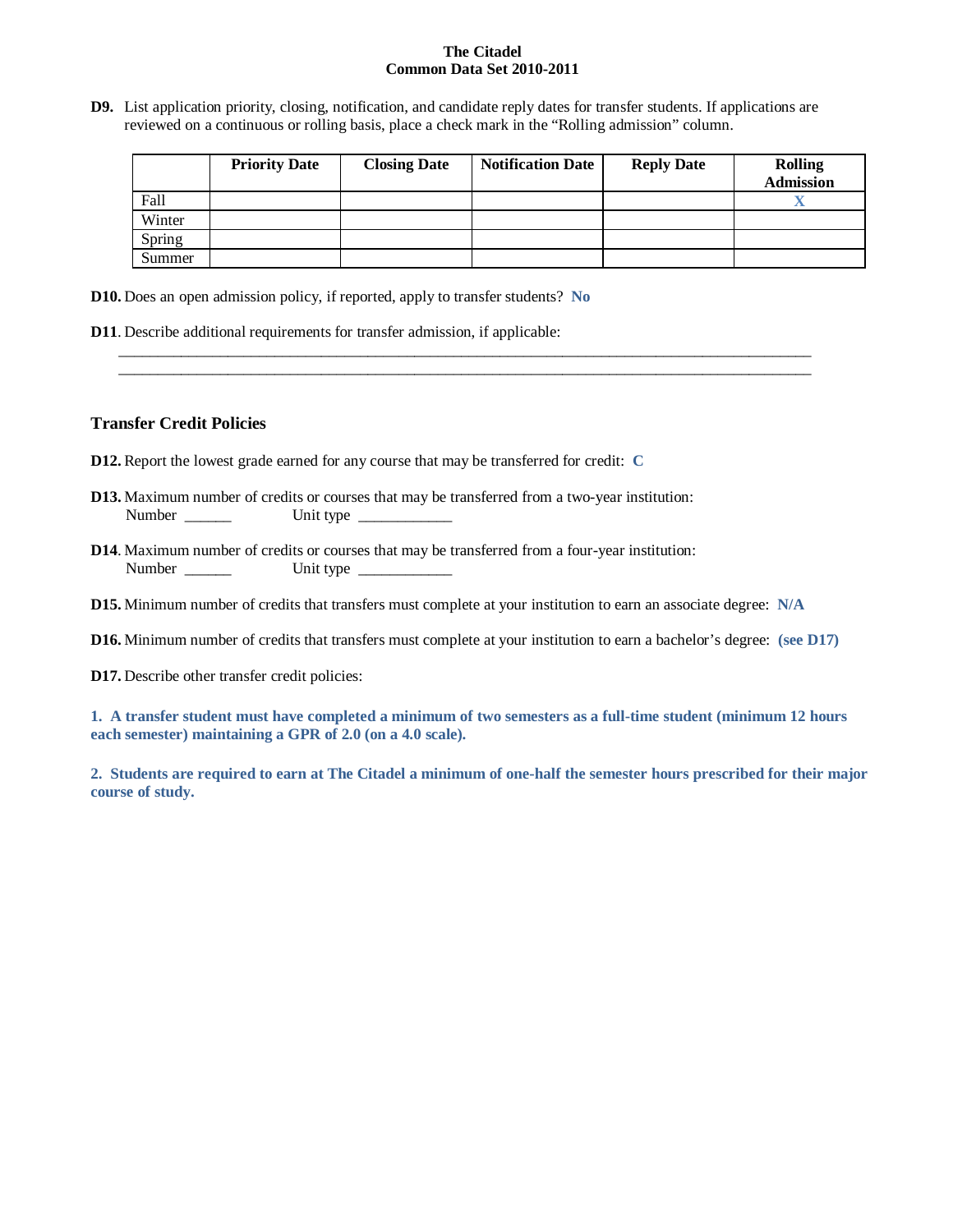# **E. ACADEMIC OFFERINGS AND POLICIES**

# **E1. Special study options:** Identify those programs available at your institution.

| <b>Cooperative education program</b>      | <b>Independent study</b>             |
|-------------------------------------------|--------------------------------------|
| <b>Distance learning</b>                  | <b>Internships</b>                   |
| Double major                              | <b>Study abroad</b>                  |
| <b>English as a Second Language (ESL)</b> | <b>Teacher certification program</b> |
| <b>Honors</b> program                     |                                      |

# **E3. Areas in which all or most students are required to complete some course work prior to graduation:**

| <b>Computer literacy</b>               | <b>Mathematics</b>                |
|----------------------------------------|-----------------------------------|
| <b>English (including composition)</b> | Sciences (biological or physical) |
| <b>Foreign languages</b>               | <b>Social science</b>             |
| <b>History</b>                         |                                   |
| <b>Other: ROTC</b>                     |                                   |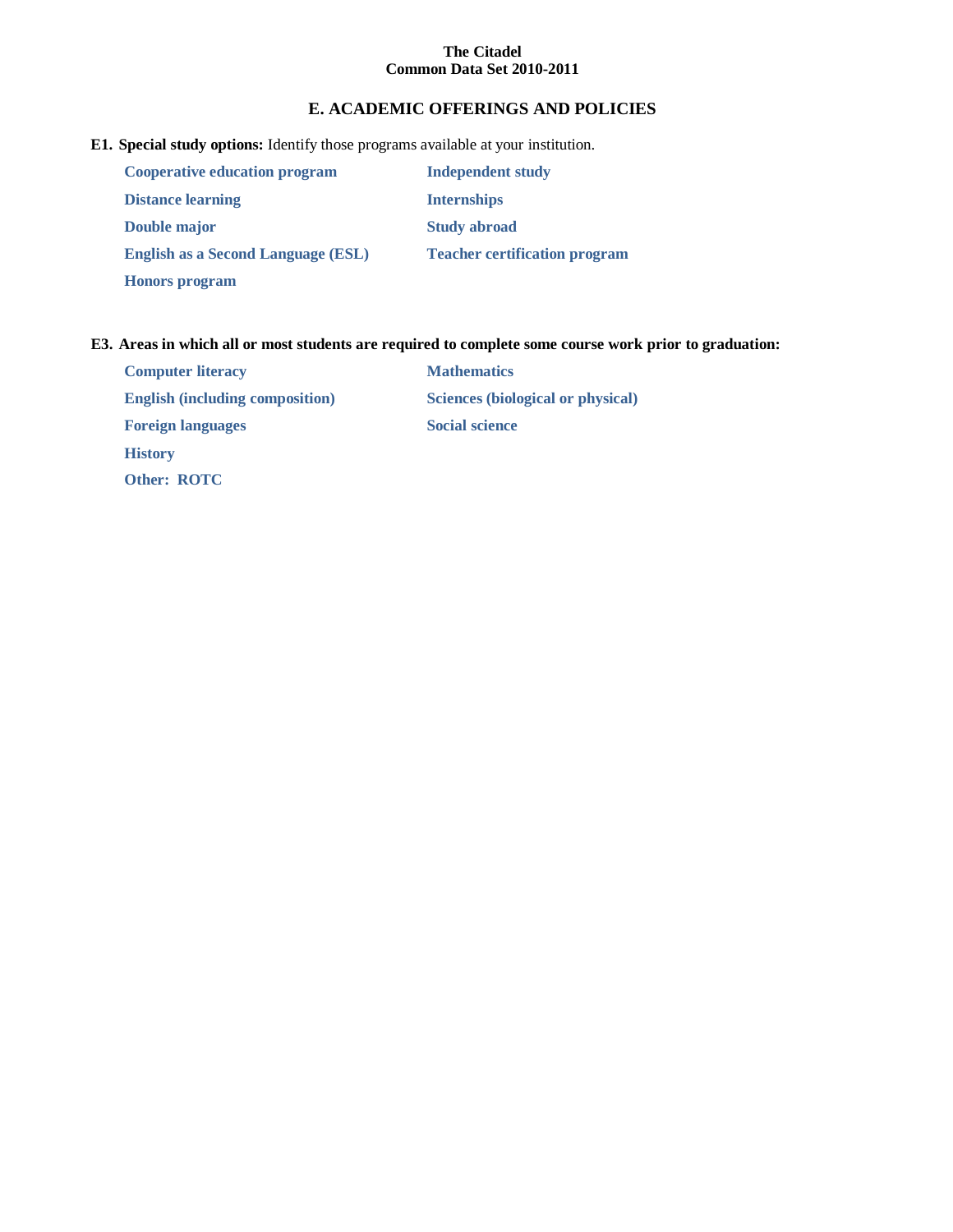# **F. STUDENT LIFE**

### **F1. Percentages of first-time, first-year (freshman) degree-seeking students and degree-seeking undergraduates enrolled in Fall 2010 who fit the following categories:**

|                                                                      | First-time, first-year | Undergraduates |
|----------------------------------------------------------------------|------------------------|----------------|
|                                                                      | (freshman) students    |                |
| Percent who are from out of state (exclude international/nonresident |                        |                |
| aliens from the numerator and denominator)                           | 46%                    | 48%            |
| Percent of men who join fraternities                                 | $0\%$                  | $0\%$          |
| Percent of women who join sororities                                 | $0\%$                  | $0\%$          |
| Percent who live in college-owned, -operated, or -affiliated housing | $100\%$                | $100\%$        |
| Percent who live off campus or commute                               | $0\%$                  | $0\%$          |
| Percent of students age 25 and older                                 | 0%                     | 6%             |
| Average age of full-time students                                    | 18                     | <b>20</b>      |
| Average age of all students (full- and part-time)                    | 18                     | 21             |

**F2. Activities offered** Identify those programs available at your institution.

| <b>Campus Ministries</b> | Literary magazine    | <b>Student government</b> |
|--------------------------|----------------------|---------------------------|
| <b>Choral groups</b>     | <b>Marching band</b> | <b>Student newspaper</b>  |
| <b>Concert band</b>      | Pep band             | <b>Yearbook</b>           |
| <b>Jazz</b> band         |                      |                           |

**F3. ROTC** (program offered in cooperation with Reserve Officers' Training Corps)

Army ROTC is offered: **On campus**

Naval ROTC is offered: **On campus**

Air Force ROTC is offered: **On campus**

**F4. Housing:** Check all types of college-owned, -operated, or -affiliated housing available for undergraduates at your institution.

**Coed**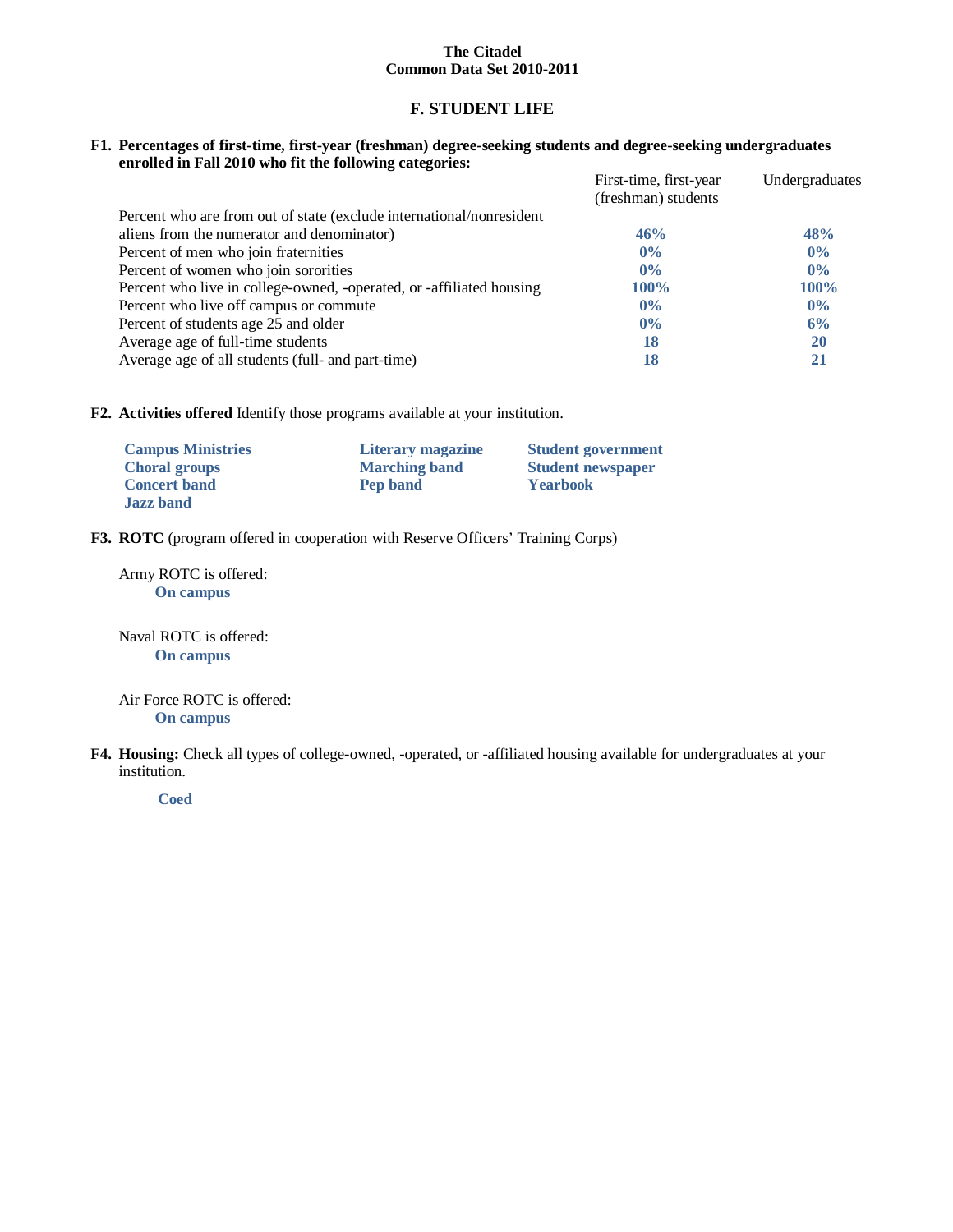# **G. ANNUAL EXPENSES**

### **G0. Please provide the URL of your institution's net price calculator:**

**http://nces.ed.gov/collegenavigator/?q=citadel&s=all&zc=29409&zd=50&of=3&id=217864#expenses**

### **Provide 2011-2012 academic year costs of attendance for the following categories that are applicable to your institution.**

 $\Box$  Check here if your institution's 2011-2012 academic year costs of attendance are not available at this time and provide an approximate date (i.e., month/day) when your institution's final 2011-2012 academic year costs of attendance will be available: **July 2011**

### **G1. Undergraduate full-time tuition, required fees, room and board**

List the typical tuition, required fees, and room and board for a full-time undergraduate student for the FULL 2011-2012 academic year (30 semester hours or 45 quarter hours for institutions that derive annual tuition by multiplying credit hour cost by number of credits). A full academic year refers to the period of time generally extending from September to June; usually equated to two semesters, two trimesters, three quarters, or the period covered by a four-one-four plan. Room and board is defined as double occupancy and 19 meals per week or the maximum meal plan. **Required fees** include only charges that all full-time students must pay that are *not* included in tuition (e.g., registration, health, or activity fees.) Do *not* include optional fees (e.g., parking, laboratory use).

|                             | <b>FIRST-YEAR</b> | <b>UNDERGRADUATES</b> |
|-----------------------------|-------------------|-----------------------|
| PRIVATE INSTITUTION         |                   |                       |
| Tuition:                    |                   |                       |
| PUBLIC INSTITUTION          |                   |                       |
| Tuition:                    |                   |                       |
| In-district:                |                   |                       |
|                             |                   |                       |
| In-state (out-of-district): |                   |                       |
|                             |                   |                       |
| Out-of-state:               |                   |                       |
| <b>NONRESIDENT ALIEN:</b>   |                   |                       |
| Tuition:                    |                   |                       |
| <b>REQUIRED FEES:</b>       |                   |                       |
|                             |                   |                       |
|                             |                   |                       |
| <b>ROOM AND BOARD:</b>      |                   |                       |
| (on-campus)                 |                   |                       |
| <b>ROOM ONLY:</b>           |                   |                       |
| (on-campus)                 |                   |                       |
| <b>BOARD ONLY:</b>          |                   |                       |
| (on-campus meal plan)       |                   |                       |

Comprehensive tuition and room and board fee (if your college cannot provide separate tuition and room and board fees): \_\_\_\_\_\_\_\_\_\_\_\_\_\_\_\_\_\_\_\_\_\_\_

Other: \_\_\_\_\_\_\_\_\_\_\_\_\_\_\_\_\_\_\_\_\_\_\_\_\_\_\_\_\_\_\_\_\_\_\_\_\_\_\_\_\_\_\_\_\_\_\_\_\_\_\_\_\_\_\_\_\_\_\_\_\_\_\_\_\_\_\_\_\_\_\_\_\_\_\_\_\_\_\_\_\_\_\_\_\_

| G2. Number of credits per term a student can take for the stated full-time tuition                     | ___maximum<br>minimum      |
|--------------------------------------------------------------------------------------------------------|----------------------------|
| G3. Do tuition and fees vary by year of study (e.g., sophomore, junior, senior)?                       | $\Box$ Yes $\Box$ No       |
| G4. Do tuition and fees vary by undergraduate instructional program?                                   | $\bigcap$ Yes $\bigcap$ No |
| If yes, what percentage of full-time undergraduates pay more than the tuition and fees reported in G1? |                            |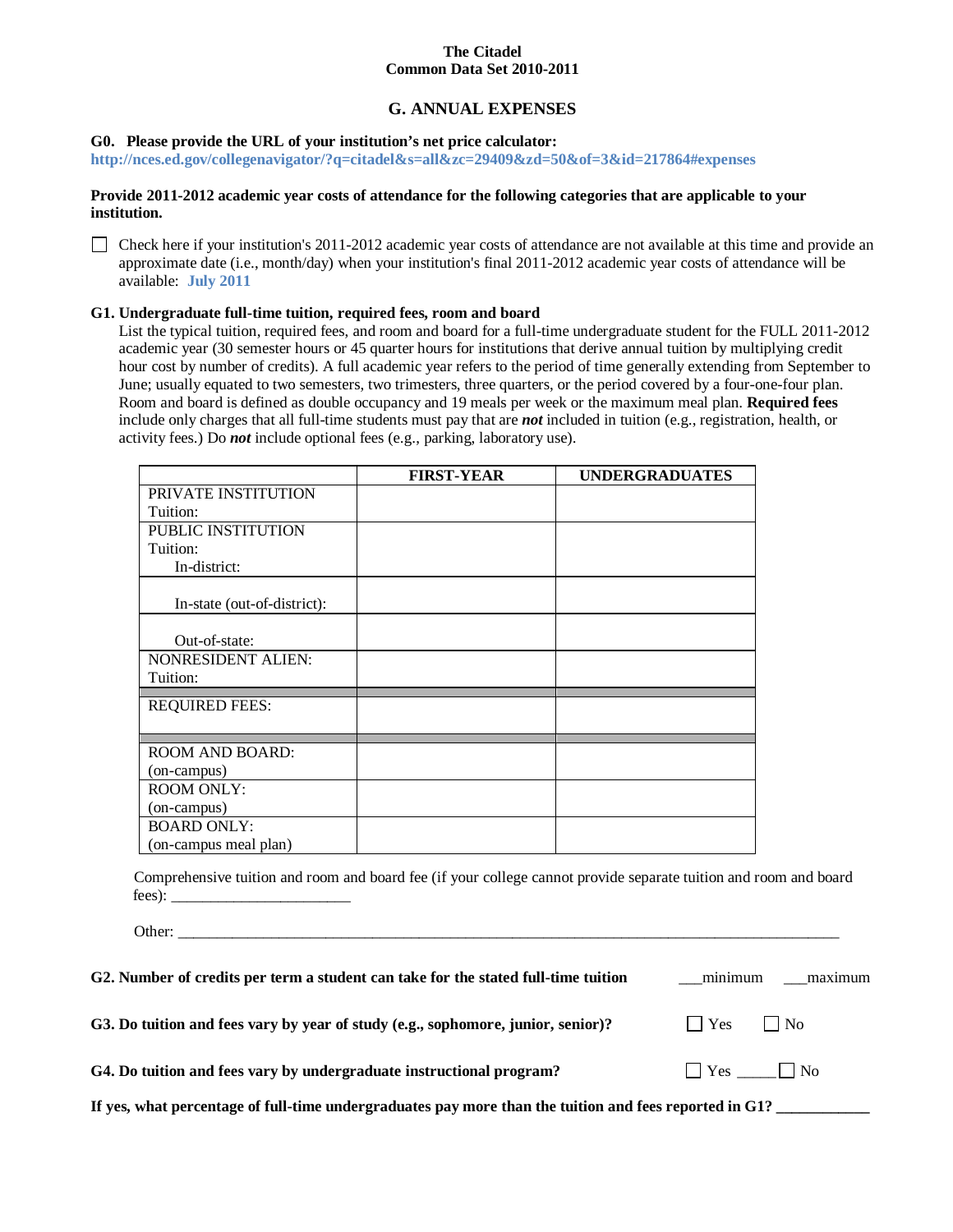# **G5. Provide the estimated expenses for a typical full-time undergraduate student:**

|                                                                                                                                     | <b>Residents</b> | <b>Commuters</b><br>(living at home) | <b>Commuters</b><br>(not living at home) |
|-------------------------------------------------------------------------------------------------------------------------------------|------------------|--------------------------------------|------------------------------------------|
| Books and supplies:                                                                                                                 |                  |                                      |                                          |
| Room only:                                                                                                                          |                  |                                      |                                          |
| Board only:                                                                                                                         |                  |                                      |                                          |
| Room and board total (if<br>your college cannot provide<br>separate room and board<br>figures for commuters not<br>living at home): |                  |                                      |                                          |
| Transportation:                                                                                                                     |                  |                                      |                                          |
| Other expenses:                                                                                                                     |                  |                                      |                                          |

# **G6. Undergraduate per-credit-hour charges (tuition only):**

| <b>PRIVATE INSTITUTIONS:</b>        |  |
|-------------------------------------|--|
| PUBLIC INSTITUTIONS<br>In-district: |  |
| In-state (out-of-district):         |  |
| Out-of-state:                       |  |
| <b>NONRESIDENT ALIENS:</b>          |  |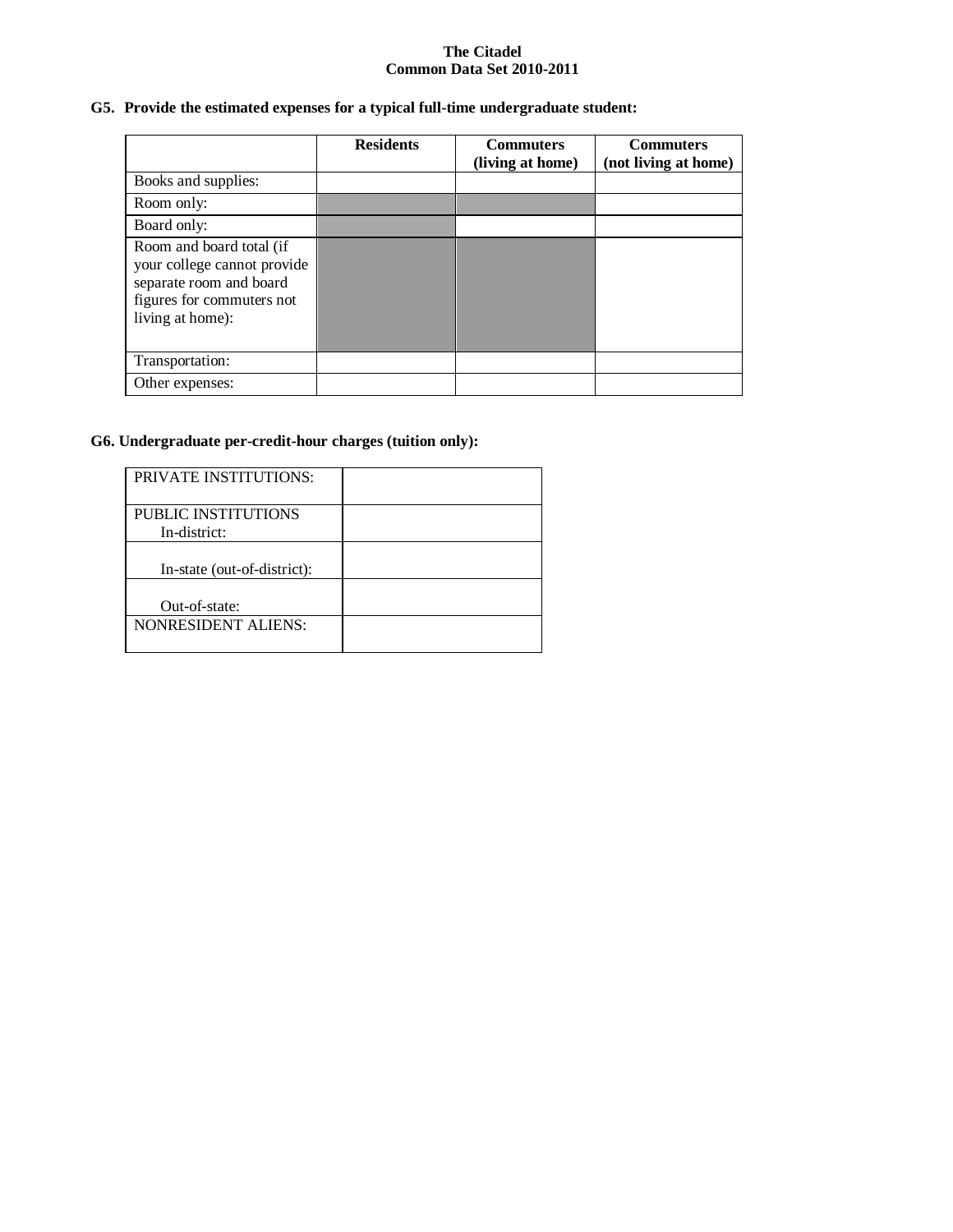# **H. FINANCIAL AID**

# **Please refer to the following financial aid definitions when completing Section H.**

**Awarded aid:** The dollar amounts offered to financial aid applicants.

**Financial aid applicant:** Any applicant who submits **any one of** the institutionally required financial aid applications/forms, such as the FAFSA.

**Indebtedness:** Aggregate dollar amount borrowed through any loan program (federal, state, subsidized, unsubsidized, private, etc.; excluding parent loans) while the student was enrolled at an institution. Student loans co-signed by a parent are assumed to be the responsibility of the student and **should** be included.

**Institutional scholarships and grants**: Endowed scholarships, annual gifts and tuition funded grants for which the institution determines the recipient.

**Financial need:** As determined by your institution using the federal methodology and/or your institution's own standards.

**Need-based aid:** College-funded or college-administered award from institutional, state, federal, or other sources for which a student must have financial need to qualify. This includes both institutional and non-institutional student aid (grants, jobs, and loans).

**Need-based scholarship or grant aid:** Scholarships and grants from institutional, state, federal, or other sources for which a student must have financial need to qualify.

**Need-based self-help aid:** Loans and jobs from institutional, state, federal, or other sources for which a student must demonstrate financial need to qualify.

**Non-need-based scholarship or grant aid:** Scholarships and grants, gifts, or merit-based aid from institutional, state, federal, or other sources (including unrestricted funds or gifts and endowment income) awarded solely on the basis of academic achievement, merit, or any other non-need-based reason. When reporting questions H1 and H2, non-need-based aid that is used to meet need should be counted as need-based aid.

**Note: Suggested order of precedence for counting non-need money as need-based:**

Non-need institutional grants Non-need tuition waivers Non-need athletic awards Non-need federal grants Non-need state grants Non-need outside grants Non-need student loans Non-need parent loans Non-need work

**Non-need-based self-help aid:** Loans and jobs from institutional, state, or other sources for which a student need not demonstrate financial need to qualify.

**External scholarships and grants:** Scholarships and grants received from outside (private) sources that students bring with them (e.g., Kiwanis, National Merit scholarships). The institution may process paperwork to receive the dollars, but it has no role in determining the recipient or the dollar amount awarded.

**Work study and employment**: Federal and state work study aid, and any employment packaged by your institution in financial aid awards.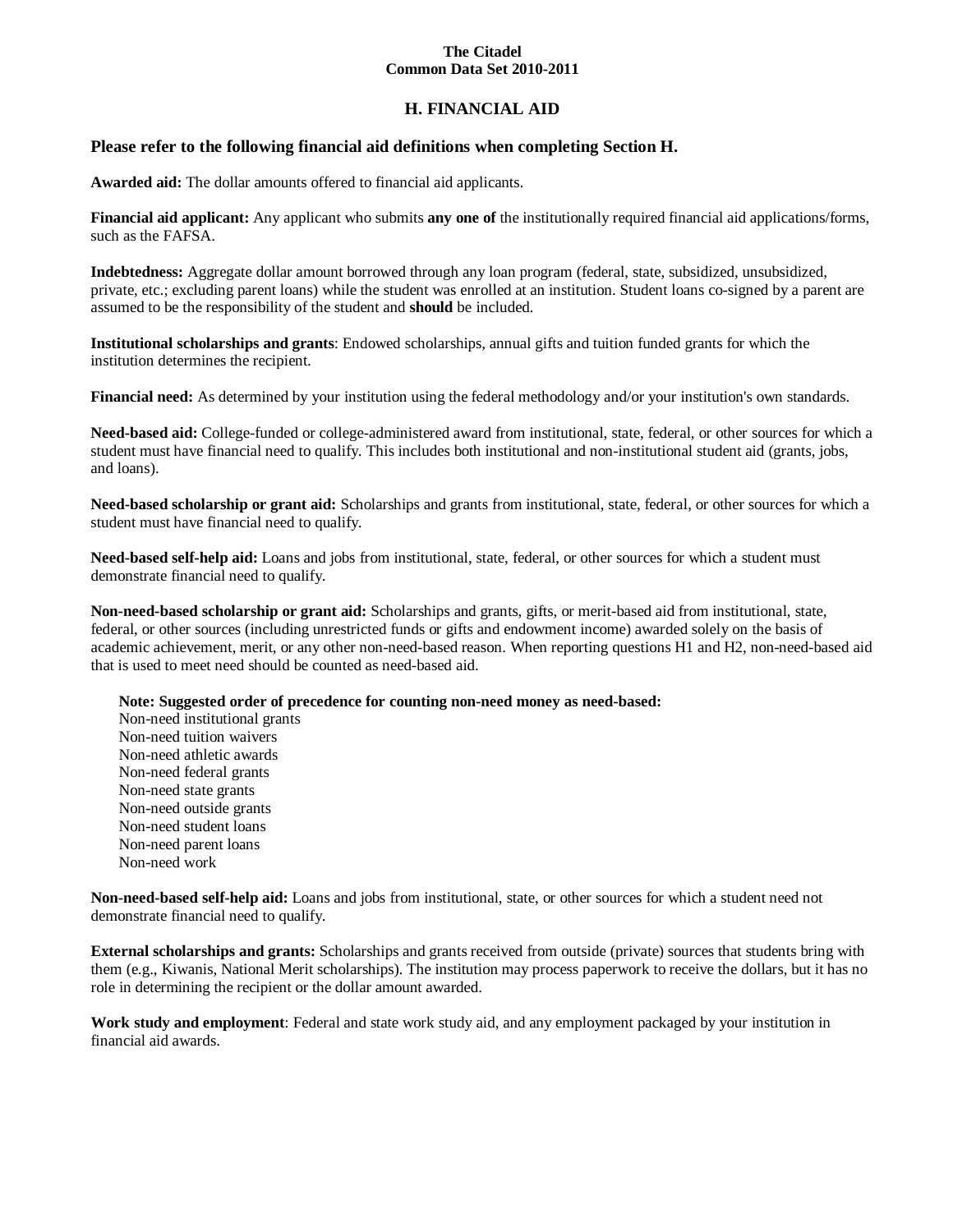### **Aid Awarded to Enrolled Undergraduates**

**H1.** Enter total dollar amounts **awarded** to enrolled full-time and less than full-time degree-seeking undergraduates **(using the same cohort reported in CDS Question B1, "total degree-seeking" undergraduates)** in the following categories. (Note: If the data being reported are final figures for the 2009-2010 academic year (see the next item below), use the 2009-2010 academic year's CDS Question B1 cohort.) Include aid awarded to international students (i.e., those not qualifying for federal aid). **Aid that is non-need-based but that was used to meet need should be reported in the need-based aid column. (For a suggested order of precedence in assigning categories of aid to cover need, see the entry for "non-need-based scholarship or grant aid" on the last page of the definitions section.)**

Indicate the academic year for which data are reported for **items H1**, **H2**, **H2A**, and **H6** below: **X** 2010-2011 estimated

Which needs-analysis methodology does your institution use in awarding institutional aid? **(Formerly H3) X** Federal methodology (FM)

|                                                                                                                                                                                         | <b>Need-based</b><br>(Include non-need-based | Non-need-based<br>(Exclude non-need-based |
|-----------------------------------------------------------------------------------------------------------------------------------------------------------------------------------------|----------------------------------------------|-------------------------------------------|
|                                                                                                                                                                                         | aid use to meet need.)                       | aid use to meet need.)                    |
|                                                                                                                                                                                         |                                              |                                           |
| <b>Scholarships/Grants</b>                                                                                                                                                              |                                              |                                           |
| Federal                                                                                                                                                                                 | \$2,533,137                                  |                                           |
| State (i.e., all states, not only the state in<br>which your institution is located)                                                                                                    | \$1,677,890                                  | \$1,189,575                               |
| Institutional: Endowed scholarships,<br>annual gifts and tuition funded grants,<br>awarded by the college, excluding athletic<br>aid and tuition waivers (which are<br>reported below). | \$2,537,907                                  | \$2,004,778                               |
| Scholarships/grants from external sources<br>(e.g., Kiwanis, National Merit) not<br>awarded by the college                                                                              | \$5,086,927                                  | \$4,278,700                               |
| <b>Total Scholarships/Grants</b>                                                                                                                                                        | \$11,835,861                                 | \$7,473,053                               |
| Self-Help                                                                                                                                                                               |                                              |                                           |
| Student loans from all sources (excluding<br>parent loans)                                                                                                                              | \$8,521,295                                  | \$1,999,152                               |
| Federal Work-Study                                                                                                                                                                      | \$55,486                                     |                                           |
| State and other (e.g., institutional) work-<br>study/employment (Note: Excludes<br>Federal Work-Study captured above.)                                                                  |                                              |                                           |
| <b>Total Self-Help</b>                                                                                                                                                                  | \$8,576,781                                  | \$1,999,152                               |
| <b>Parent Loans</b>                                                                                                                                                                     | \$8,670,634                                  | \$2,314,859                               |
| <b>Tuition Waivers</b><br>Note: Reporting is optional. Report tuition<br>waivers in this row if you choose to report<br>them. Do not report tuition waivers<br>elsewhere.               | \$261,582.5                                  | \$170,180                                 |
| <b>Athletic Awards</b>                                                                                                                                                                  | \$2,015,027                                  | \$2,504,197                               |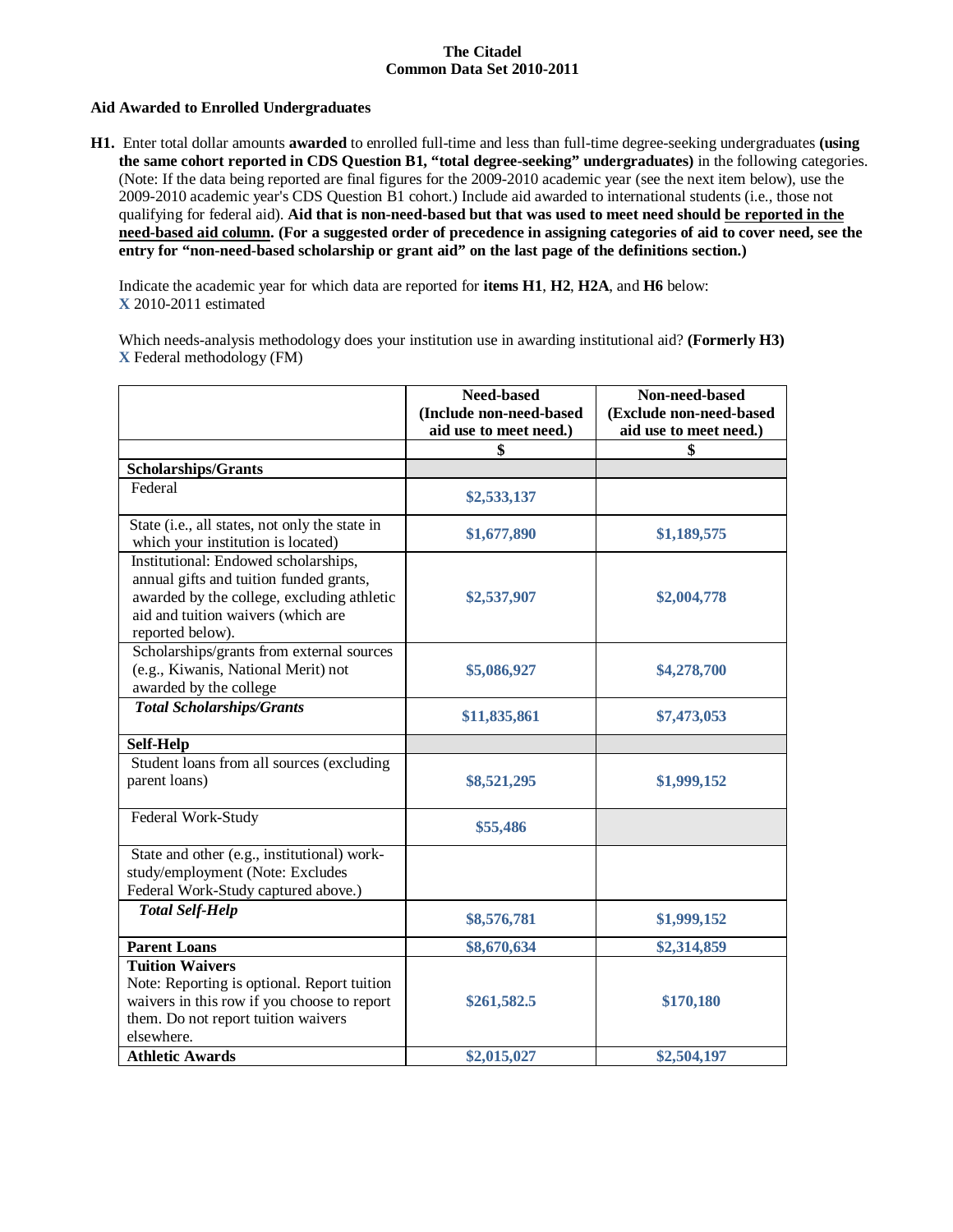**H2. Number of Enrolled Students Awarded Aid:** List the number of degree-seeking full-time and less-than-full-time undergraduates who applied for and were awarded financial aid from any source. **Aid that is non-need-based but that**  was used to meet need should be counted as need-based aid. Numbers should reflect the cohort awarded the dollars reported in H1. Note: In the chart below, students may be counted in more than one row, and full-time freshmen should also be counted as full-time undergraduates.

|                |                                                                                                                                                                                                                                                                                        | <b>First-time</b><br><b>Full-time</b> | <b>Full-time</b><br>Undergrad | <b>Less Than</b><br><b>Full-time</b> |
|----------------|----------------------------------------------------------------------------------------------------------------------------------------------------------------------------------------------------------------------------------------------------------------------------------------|---------------------------------------|-------------------------------|--------------------------------------|
|                |                                                                                                                                                                                                                                                                                        | Freshmen                              | (Incl. Fresh)                 | Undergrad                            |
| a)             | Number of degree-seeking undergraduate students (CDS Item B1 if<br>reporting on Fall 2010 cohort)                                                                                                                                                                                      | 626                                   | 2299                          | 85                                   |
| b)             | Number of students in line a who applied for need-based financial aid                                                                                                                                                                                                                  | 540                                   | 1654                          | 51                                   |
| $\mathbf{c}$ ) | Number of students in line <b>b</b> who were determined to have financial need                                                                                                                                                                                                         | 429                                   | 1299                          | 42                                   |
| $\rm d$        | Number of students in line c who were awarded any financial aid                                                                                                                                                                                                                        | 415                                   | 1272                          | 40                                   |
| e)             | Number of students in line <b>d</b> who were awarded any need-based<br>scholarship or grant aid                                                                                                                                                                                        | 340                                   | 1027                          | 33                                   |
| f)             | Number of students in line d who were awarded any need-based self-help<br>aid                                                                                                                                                                                                          | 345                                   | 1040                          | 36                                   |
| g)             | Number of students in line d who were awarded any non-need-based<br>scholarship or grant aid                                                                                                                                                                                           | 59                                    | 226                           | $\overline{2}$                       |
| h)             | Number of students in line d whose need was fully met (exclude PLUS<br>loans, unsubsidized loans, and private alternative loans)                                                                                                                                                       | 80                                    | 371                           | $\overline{7}$                       |
| $\mathbf{i}$   | On average, the percentage of need that was met of students who were<br>awarded any need-based aid. Exclude any aid that was awarded in excess<br>of need as well as any resources that were awarded to replace EFC<br>(PLUS loans, unsubsidized loans, and private alternative loans) | 56%                                   | 66%                           | 60%                                  |
| $\mathbf{j}$   | The average financial aid package of those in line <b>d.</b> Exclude any<br>resources that were awarded to replace EFC (PLUS loans, unsubsidized<br>loans, and private alternative loans)                                                                                              | \$12,365                              | \$14,267                      | \$7,607                              |
| $\bf{k}$       | Average need-based scholarship or grant award of those in line e                                                                                                                                                                                                                       | \$11,886                              | \$13,593                      | \$4,625                              |
| $\mathbf{I}$   | Average need-based self-help award (excluding PLUS loans,<br>unsubsidized loans, and private alternative loans) of those in line f                                                                                                                                                     | \$3,322                               | \$4,216                       | \$4,116                              |
| m)             | Average need-based loan (excluding PLUS loans, unsubsidized loans,<br>and private alternative loans) of those in line f who were awarded a need-<br>based loan                                                                                                                         | \$3,322                               | \$4,158                       | \$4,116                              |

**H2A. Number of Enrolled Students Awarded Non-need-based Scholarships and Grants:** List the number of degreeseeking full-time and less-than-full-time undergraduates who had no financial need and who were awarded institutional non-need-based scholarship or grant aid. Numbers should reflect the cohort awarded the dollars reported in H1. Note: In the chart below, students may be counted in more than one row, and full-time freshmen should also be counted as full-time undergraduates.

|          |                                                                                                                                                                                                               | <b>First-time</b><br><b>Full-time</b><br>Freshmen | <b>Full-time</b><br>Undergrad<br>(Incl. Fresh) | <b>Less Than</b><br><b>Full-time</b><br>Undergrad |
|----------|---------------------------------------------------------------------------------------------------------------------------------------------------------------------------------------------------------------|---------------------------------------------------|------------------------------------------------|---------------------------------------------------|
| n)       | Number of students in line a who had no financial need and who were<br>awarded institutional non-need-based scholarship or grant aid (exclude<br>those who were awarded athletic awards and tuition benefits) | 94                                                | 494                                            | 2                                                 |
| $\Omega$ | Average dollar amount of institutional non-need-based scholarship and<br>grant aid awarded to students in line n                                                                                              | \$10,538                                          | \$15,106                                       | \$5,463                                           |
| p)       | Number of students in line a who were awarded an institutional non-<br>need-based athletic scholarship or grant                                                                                               | 71                                                | 311                                            | 3                                                 |
| q)       | Average dollar amount of institutional non-need-based athletic<br>scholarships and grants awarded to students in line <b>p</b>                                                                                | \$20,326                                          | \$15,890                                       | \$3,015                                           |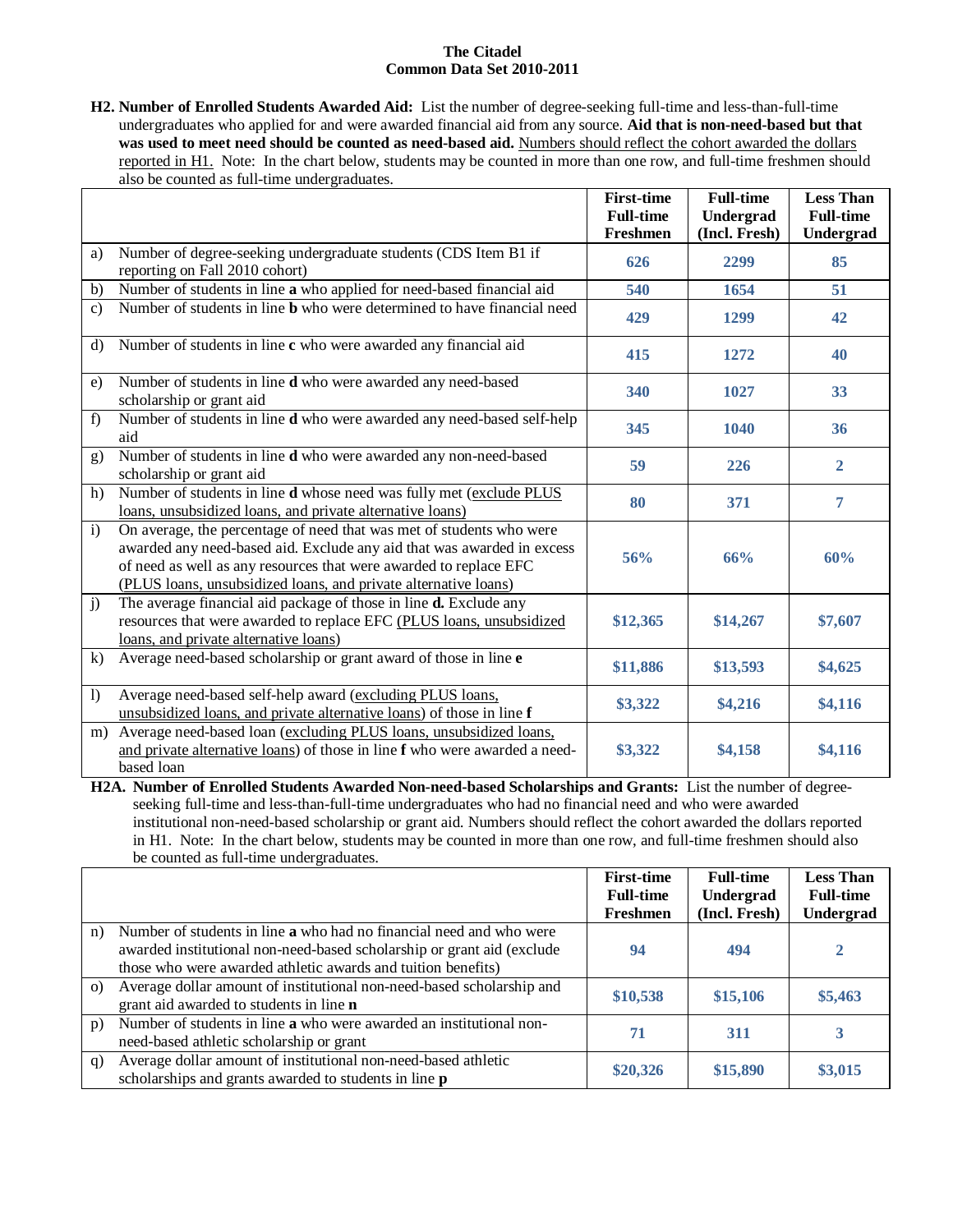**Note:** These are the graduates and loan types to include and exclude in order to fill out CDS H4, H4a, H5 and H5a.

Include:

- 2010 undergraduate class who graduated between July 1, 2009 and June 30, 2010 who started at your institution as first-time students and received a bachelor's degree between July 1, 2009 and June 30, 2010.
- \* only loans made to students who borrowed while enrolled at your institution.
- co-signed loans.

Exclude:

- those who transferred in.
- money borrowed at other institutions.

H4. Provide the percentage of the class (defined above) who borrowed at any time through any loan programs (institutional, state, Federal Perkins, Federal Stafford Subsidized and Unsubsidized, private loans that were certified by your institution, etc.; exclude parent loans). Include both Federal Direct Student Loans and Federal Family Education Loans. **41%**

H4a. Provide the percentage of the class (defined above) who borrowed at any time through federal loan programs--Federal Perkins, Federal Stafford Subsidized and Unsubsidized. Include both Federal Direct Student Loans and Federal Family Education Loans. NOTE: exclude all institutional, state, private alternative loans and parent loans. **41%**

H5. Report the average per-undergraduate-borrower cumulative principal borrowed of those in line H4. **\$33,998**

H5a. Report the average per-undergraduate-borrower cumulative principal borrowed, of those in H4a, through federal loan programs--Federal Perkins, Federal Stafford Subsidized and Unsubsidized. Include both Federal Direct Student Loans and Federal Family Education Loans. These are listed in line H4a. NOTE: exclude all institutional, state, private alternative loans and exclude parent loans. **\$18,142**

**Aid to Undergraduate Degree-seeking Nonresident Aliens** (Note: Report numbers and dollar amounts for the same academic year checked in item H1.)

**H6.** Indicate your institution's policy regarding institutional scholarship and grant aid for undergraduate degree-seeking nonresident aliens:

**Institutional non-need-based scholarship or grant aid is available**

If institutional financial aid is available for undergraduate degree-seeking nonresident aliens, provide the number of undergraduate degree-seeking nonresident aliens who were awarded need-based or non-need-based aid: **8**

Average dollar amount of institutional financial aid awarded to undergraduate degree-seeking nonresident aliens: **\$ 29,636**

Total dollar amount of institutional financial aid awarded to undergraduate degree-seeking nonresident aliens: **\$ 237,087**

**H7.** Check off all financial aid forms nonresident alien first-year financial aid applicants must submit:

**International Student's Certification of Finances**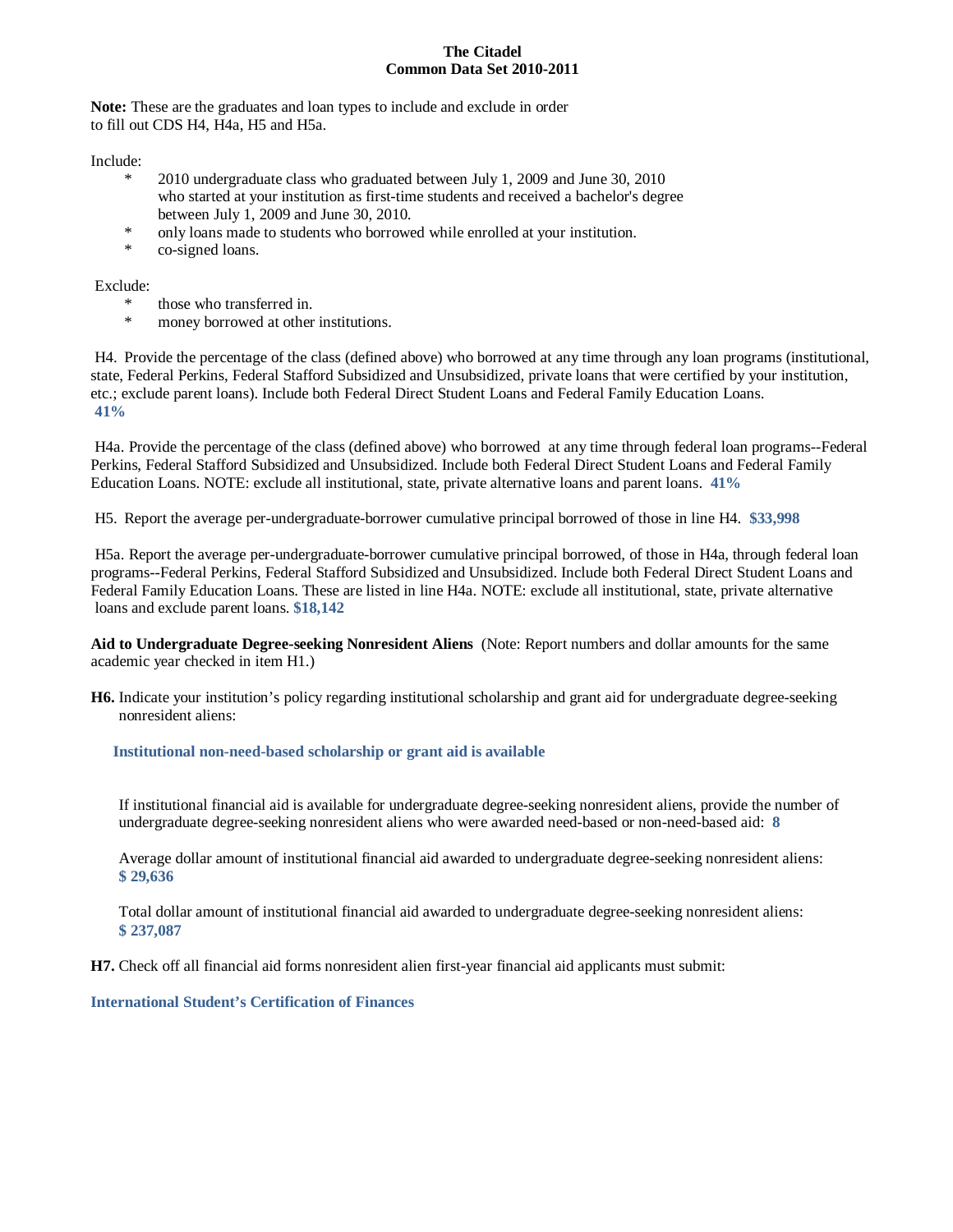### **Process for First-Year/Freshman Students**

**H8.** Check off all financial aid forms domestic first-year (freshman) financial aid applicants must submit:

### **FAFSA**

**H9.** Indicate filing dates for first-year (freshman) students:

Priority date for filing required financial aid forms: **February 28** Deadline for filing required financial aid forms: \_\_\_\_\_\_\_\_\_\_\_\_\_ No deadline for filing required forms (applications processed on a rolling basis): **X**

**H10.** Indicate notification dates for first-year (freshman) students (answer a or b):

- a.) Students notified on or about (date): **April 1**
- b.) Students notified on a rolling basis: yes/no If yes, starting date: **April 1**

**H11.** Indicate reply dates:

Students must reply by (date): \_\_\_\_\_\_\_\_\_\_\_\_\_\_ or within **2** weeks of notification.

### **Types of Aid Available**

Please check off all types of aid available to undergraduates at your institution:

**H12.** Loans

```
FEDERAL DIRECT STUDENT LOAN PROGRAM (DIRECT LOAN)
 Direct Subsidized Stafford Loans
 Direct Unsubsidized Stafford Loans
Direct PLUS Loans
```
**Federal Perkins Loans State Loans**

**H13.** Scholarships and Grants

NEED-BASED:  **Federal Pell SEOG State scholarships/grants College/university scholarship or grant aid from institutional funds**

**H14.** Check off criteria used in awarding institutional aid. Check all that apply.

| Non-need | <b>Need-based</b> |                    | Non-need | <b>Need-based</b> |                          |
|----------|-------------------|--------------------|----------|-------------------|--------------------------|
|          |                   | Academics          |          |                   | Leadership               |
|          |                   | Alumni affiliation |          |                   | Minority status          |
|          |                   | Art                |          |                   | Music/drama              |
|          |                   | Athletics          |          |                   | Religious affiliation    |
|          |                   | Job skills         |          |                   | State/district residency |
|          |                   | <b>ROTC</b>        |          |                   |                          |

**H15**. If your institution has recently implemented any major financial aid policy, program, or initiative to make your institution more affordable to incoming students such as replacing loans with grants, or waiving costs for families below a certain income level please provide details below: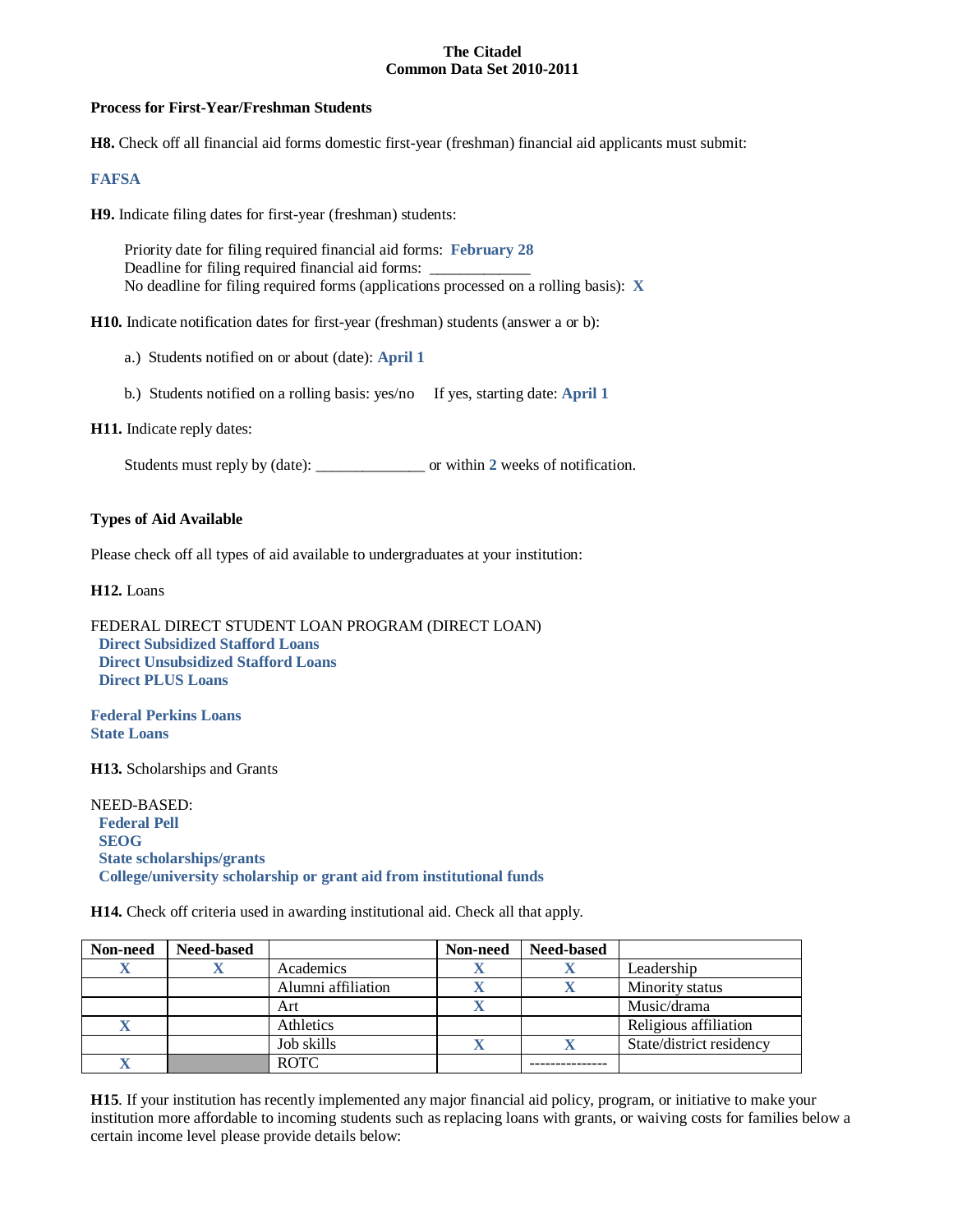# **I. INSTRUCTIONAL FACULTY AND CLASS SIZE**

**I-1. Please report the number of instructional faculty members in each category for Fall 2010. Include faculty who are on your institution's payroll on the census date your institution uses for IPEDS/AAUP.**

|                                                                                                                                         | <b>Full-time</b> | <b>Part-time</b> | <b>Total</b> |
|-----------------------------------------------------------------------------------------------------------------------------------------|------------------|------------------|--------------|
| Total number of instructional faculty<br>a.)                                                                                            | <b>170</b>       | 70               | 240          |
| Total number who are members of<br>b.<br>minority groups                                                                                | 24               | 22               | 46           |
| Total number who are women<br>c.                                                                                                        | 58               | 28               | 86           |
| Total number who are men<br>d.                                                                                                          | <b>112</b>       | 42               | 154          |
| Total number who are nonresident aliens<br>$e$ .<br>(international)                                                                     | 0                | $\bf{0}$         | $\bf{0}$     |
| Total number with doctorate, or other<br>$f_{\cdot}$ )<br>terminal degree                                                               | <b>160</b>       | 30               | 190          |
| Total number whose highest degree is a<br>$g_{\alpha}$<br>master's but not a terminal master's                                          | 10               | 39               | 49           |
| h.) Total number whose highest degree is a<br>bachelor's                                                                                | 0                |                  |              |
| Total number whose highest degree is<br>$i$ .<br>unknown or other (Note: Items f, g, h, and<br><b>i</b> must sum up to item <b>a</b> .) | 0                | $\bf{0}$         | 0            |
| j.) Total number in stand-alone<br>graduate/professional programs in which<br>faculty teach virtually only graduate-level<br>students   |                  | 0                | 0            |

### **I-2. Student to Faculty Ratio**

Report the Fall 2010 ratio of full-time equivalent students (full-time plus 1/3 part time) to full-time equivalent instructional faculty (full time plus 1/3 part time). In the ratio calculations, exclude both faculty and students in stand-alone graduate or professional programs such as medicine, law, veterinary, dentistry, social work, business, or public health in which faculty teach virtually only graduate level students. Do not count undergraduate or graduate student teaching assistants as faculty.

Fall 2010 Student to Faculty ratio: **14** to 1 (based on **2955** students and **210** faculty).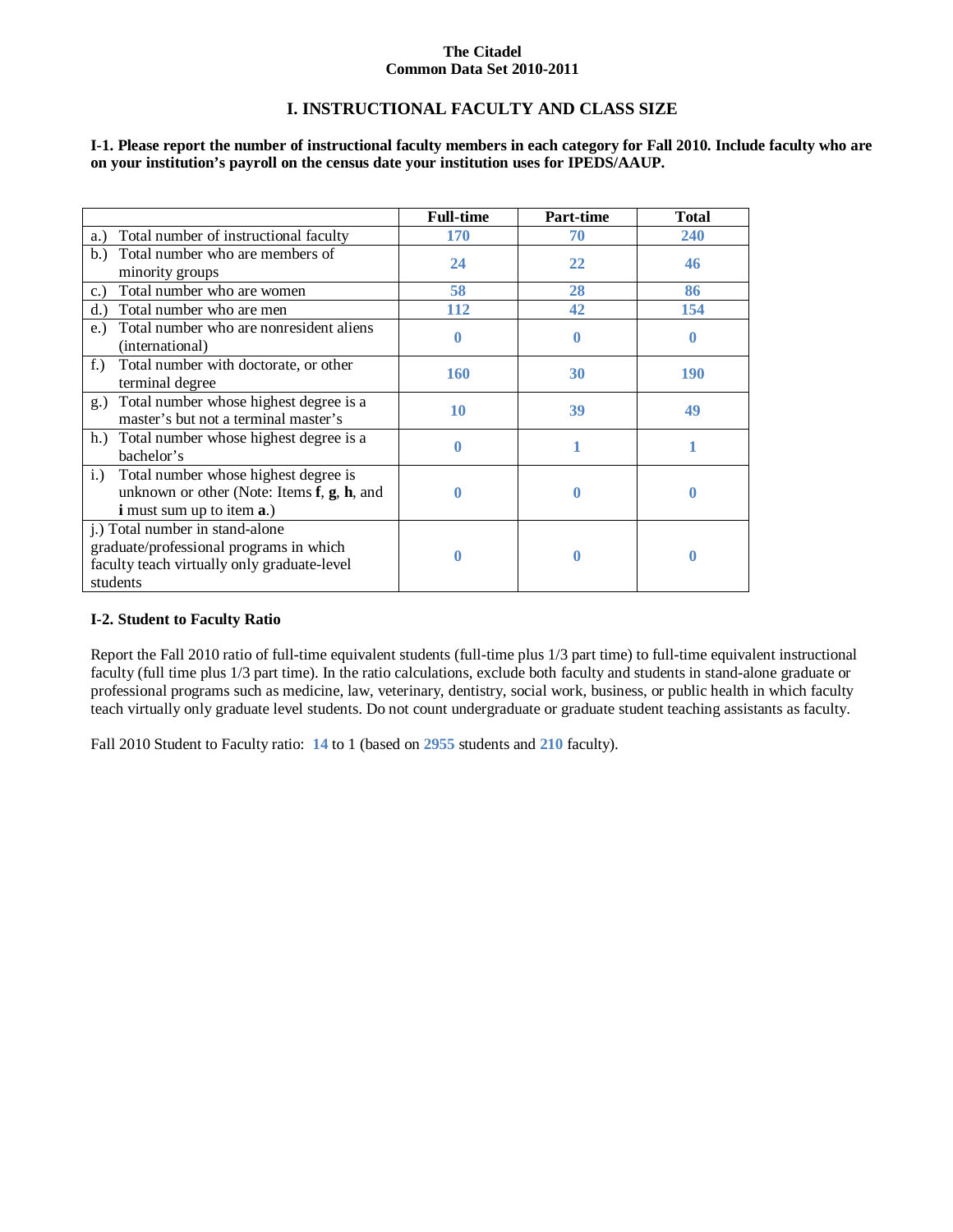### **I-3. Undergraduate Class Size**

In the table below, please use the following definitions to report information about the size of classes and class sections offered in the Fall 2010 term.

*Class Sections:* A class section is an organized course offered for credit, identified by discipline and number, meeting at a stated time or times in a classroom or similar setting, and not a subsection such as a laboratory or discussion session. Undergraduate class sections are defined as any sections in which at least one degree-seeking undergraduate student is enrolled for credit. Exclude distance learning classes and noncredit classes and individual instruction such as dissertation or thesis research, music instruction, or one-to-one readings. Exclude students in independent study, co-operative programs, internships, foreign language taped tutor sessions, practicums, and all students in one-on-one classes. Each class section should be counted only once and should not be duplicated because of course catalog cross-listings.

*Class Subsections:* A class subsection includes any subsection of a course, such as laboratory, recitation, and discussion subsections that are supplementary in nature and are scheduled to meet separately from the lecture portion of the course. Undergraduate subsections are defined as any subsections of courses in which degree-seeking undergraduate students enrolled for credit. As above, exclude noncredit classes and individual instruction such as dissertation or thesis research, music instruction, or one-to-one readings. Each class subsection should be counted only once and should not be duplicated because of cross-listings.

Using the above definitions, please report for each of the following class-size intervals the number of *class sections* and *class subsections* offered in Fall 2010. For example, a lecture class with 800 students who met at another time in 40 separate labs with 20 students should be counted once in the "100+" column in the class section column and 40 times under the "20-29" column of the class subsections table.

| Undergraduate Class Size (provide numbers) |       |         |           |         |           |       |        |       |
|--------------------------------------------|-------|---------|-----------|---------|-----------|-------|--------|-------|
|                                            | $2-9$ | 10-19   | $20-29$   | $30-39$ | 40-49     | 50-99 | $100+$ | Total |
| <b>CLASS</b><br><b>SECTIONS</b>            | 71    | 192     | 230       | 90      | 25        | 20    |        | 628   |
|                                            |       |         |           |         |           |       |        |       |
|                                            | $2-9$ | $10-19$ | $20 - 29$ | $30-39$ | $40 - 49$ | 50-99 | $100+$ | Total |
| <b>CLASS SUB-</b><br><b>SECTIONS</b>       | 21    | 65      | 54        | 0       |           |       |        | 143   |

### **Number of Class Sections with Undergraduates Enrolled**